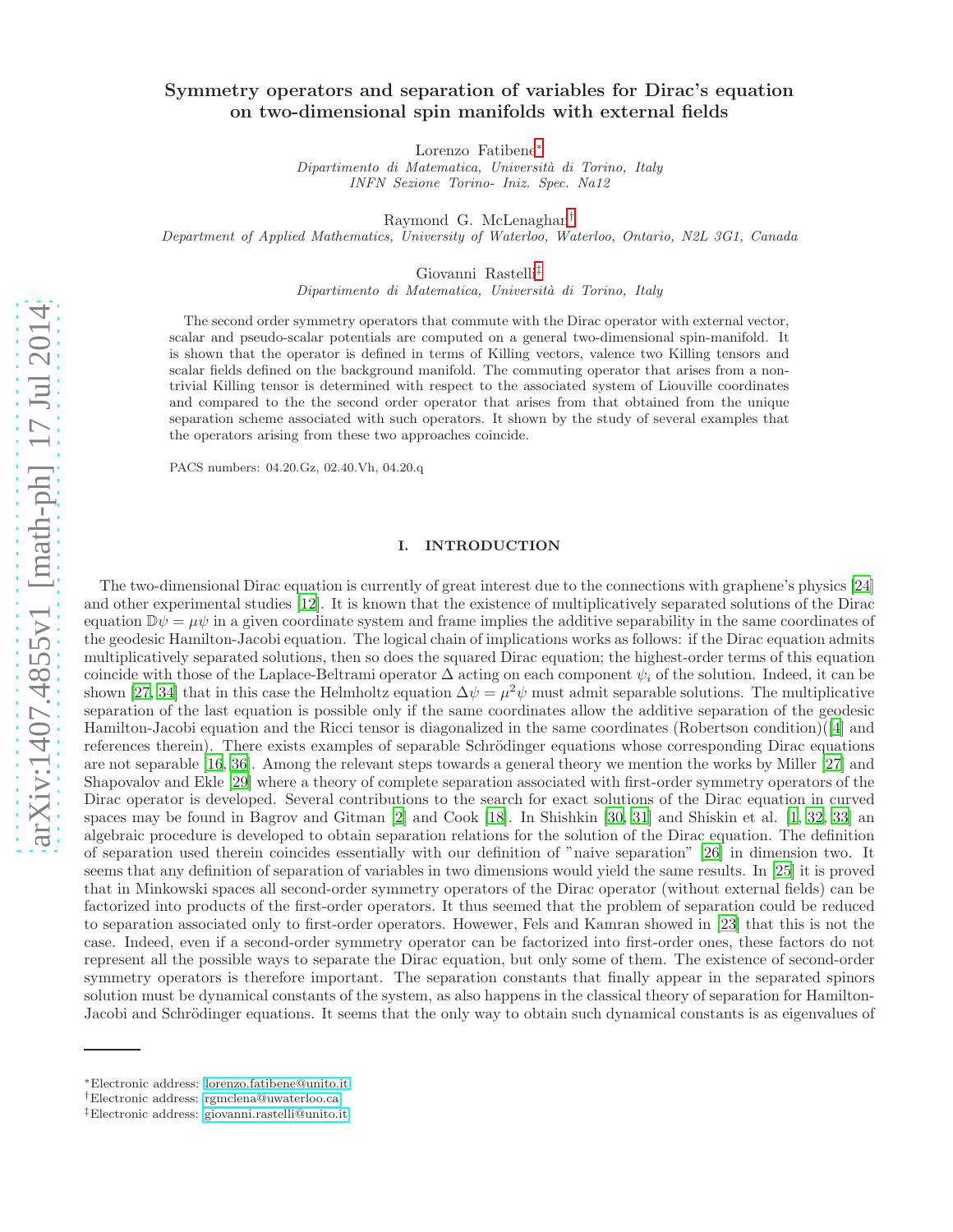symmetry operators of the Dirac operator, again in analogy with the separation of Schrödinger equation. In  $[26]$  this ansatz is employed for the separation of the Dirac equation in two-dimensional Riemannian manifolds. The separation relations are used to build first- and second-order symmetry operators; they arise naturally from the decoupling of the separation relations. It turns out that not all the separation relations lead to symmetry operators. Some of these relations are connected only to second-order symmetry operators, in accordance with [\[23\]](#page-20-15). It also follows that at least one of the variables is first-class, that is ignorable modulo rescalings. These results are extended and refined in [\[22\]](#page-20-16) and [\[9\]](#page-20-17), where a complete characterization of first and second-order symmetry operators of the Dirac operator is achieved in two-dimensional Riemannian and Lorentzian manifolds.

In the present paper we assume, as previously, that the Dirac equation is of eigenvalue-type, that is

 $\mathbb{D}\psi = \mu\psi.$ 

Consequently, we consider separately the operator  $\mathbb{D}$ , where the eigenvalue  $\mu$  does not appear, and the above equation. We make the same distinction between any second-order symmetry operator K and the eigenvalue-type equation

 $\mathbb{K}\psi = \nu\psi.$ 

The distinction is mathematically relevant because, otherwise, we characterize  $\mathbb D$  and  $\mathbb K$  as operators depending on  $\mu$ and  $\nu$  and consequently the eigenvalues are no longer free parameters labelling distinct solutions of the same Dirac equation but become parameters determining distinct Dirac equations, each one with a family of solutions depending on less parameters than the free case. The separation of variables that we consider here is called complete in [\[27](#page-20-2), [34](#page-20-3)] and depends on  $nm$  free parameters, where m is the dimension of the space of spinors, which is equal to equal to two in our case, and n is the dimension of the configuration manifold. The separability property described above [\[26\]](#page-20-13) is characterized invariantly in terms of second-order differential operators constructed from valence-two Killing tensors that commute with the Dirac operator and admit the separable solutions as eigenfunctions with the separable constants as eigenvalues [\[9,](#page-20-17) [22\]](#page-20-16). In these works we obtain the most general second-order linear differential operator that commutes with the Dirac operator on a general two-dimensional pseudo-Riemannian manifold. Further it is shown that the operator is characterized in terms of Killing vectors and valence-two Killing tensors defined on the background manifold. The derivation is manifestly covariant: the calculations are done in general orthonormal frame independent of the choice of Dirac matrices.

The purpose of the present paper is to extend the results to the case when external vector, scalar and pseudo-scalar potentials are included.

The paper is organized as follows: in Section II we summarize the basic properties of two-dimensional spin manifolds required for subsequent calculations. Section III is devoted to the derivation of the form of the general second-order linear differential operator which commutes with the Dirac operator, we show that this operator is characterized by a valence two Killing tensor field, two Killing vector fields and two scalar fields defined on the background spin manifold. In Sections IV and V we determine the forms of the non-trivial first-order and second-order symmetry operators and we determine their integrability conditions in general coordinates. The Killing tensor characterizing second-order symmetry operators implies the existence of a system of canonical orthogonal coordinates called Liouville coordinates, in which the Killing tensor is diagonal. In Section VI we determine the coefficients of the non-trivial second-order symmetry operator in this system of coordinates by solving the determining equations and their integrability conditions. Section VII we apply to the present case the separability conditions determined in [\[26](#page-20-13)] for the uniqe separation scheme associated with second-order symmetry operators. Several examples are studied and it is shown that the second-order symmetry operator obtained agrees with that constructed in Section VI. The Conclusion is contained in Section VIII.

#### II. SPIN MANIFOLDS

Let us consider a signature  $\eta = (r, s)$  for dimension  $m = r + s$ . Let us denote by  $\eta_{ab}$  the corresponding canonical symmetric tensor. By an abuse of language we shall also denote by  $\eta$  the determinant of the bilinear form  $\eta_{ab}$ . A representation of the Clifford algebra  $\mathcal{C}(\eta)$  is induced by a set of Dirac matrices  $\gamma_a$  such that

<span id="page-1-0"></span>
$$
\gamma_a \gamma_b + \gamma_b \gamma_a = 2\eta_{ab} \mathbb{I} \tag{1}
$$

with  $a, b, ... = 0, ..., m - 1$ .

We stress that we shall not fix a particular set of Dirac matrices until Section VII when we consider schemes for separation of variables. Until then we shall use only the algebraic consequences of [\(1\)](#page-1-0). The even Clifford algebra is spanned by the following matrices, namely  $\mathbb{I}, \gamma_a, \gamma_{ab} := \gamma_{[a}\gamma_{b]}, \ldots$ . The corresponding group  $\text{Spin}(\eta)$  is a multiplicative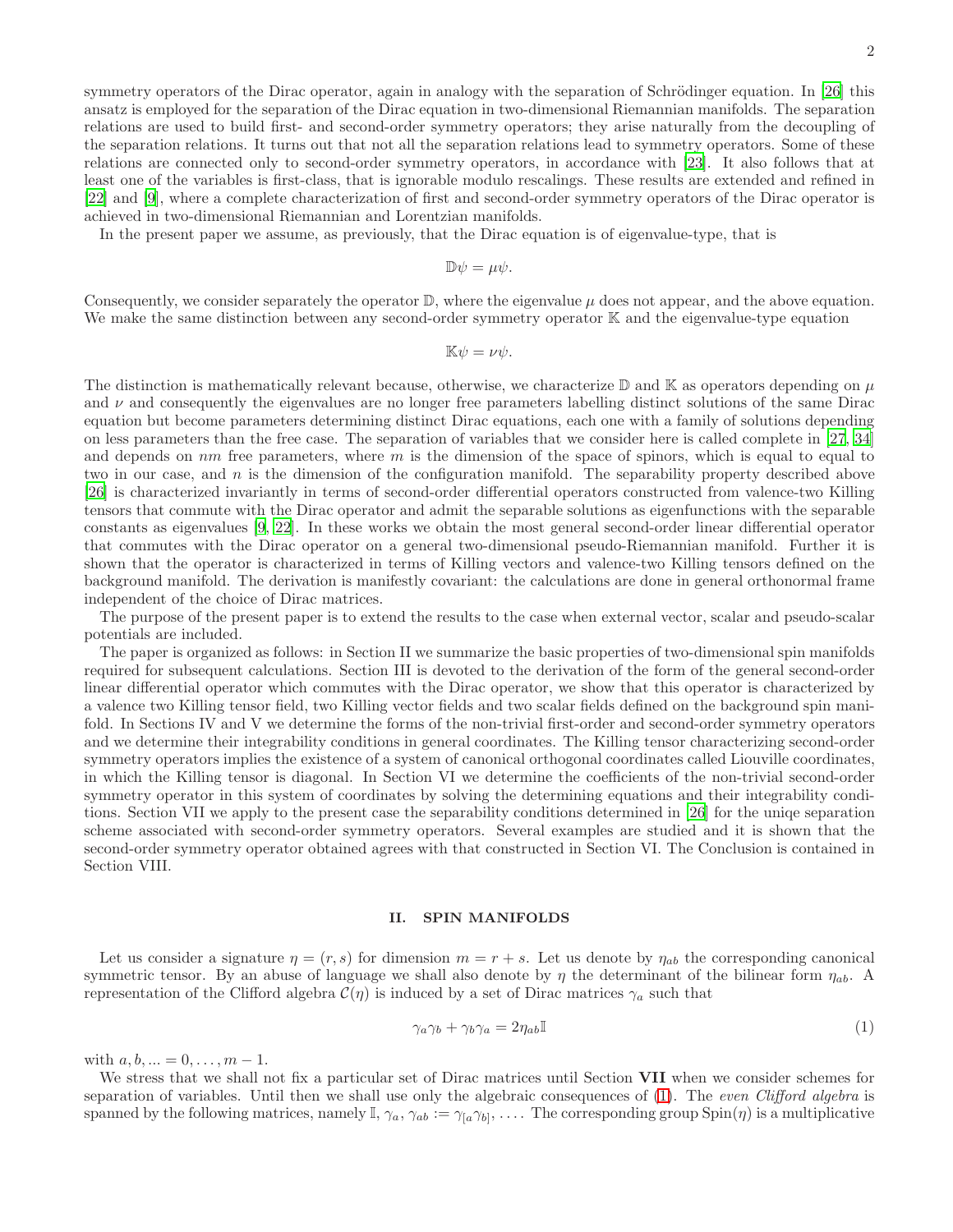group in  $\mathcal{C}(\eta)$ . One can define a covering map  $\ell : \operatorname{Spin}(\eta) \to \operatorname{SO}(\eta)$  by showing that for any element S of  $\operatorname{Spin}(\eta)$  one has  $S\gamma_a S^{-1} = \ell_a^b \gamma_b$  with the matrix  $\ell_a^b$  is in  $SO(\eta)$ . We stress that until now we are at a purely algebraic level.

Let now M be a connected, paracompact, m dimensional spin manifold . Let  $P \to M$  be a suitable Spin( $\eta$ )-principal bundle, such that it allows global (principal) morphisms  $e : P \to L(M)$  of the spin bundle P into the general frame bundle  $L(M)$ . The local expression of such maps is given by *spin frames*  $e_a^{\mu}$ ; see [\[20\]](#page-20-18), [\[21](#page-20-19)]. Let  $e_{\mu}^{a}$  denote the inverse matrix of the spin frame  $e_a^{\mu}$ . A spin frame induces a metric  $g_{\mu\nu} = e_{\mu}^a \eta_{ab} e_{\nu}^b$  and a spin connection

$$
\Gamma_{\mu}^{ab} = e_{\alpha}^{a} \left( \Gamma_{\beta \mu}^{\alpha} e^{b\beta} + \partial_{\mu} e^{b\alpha} \right)
$$
\n<sup>(2)</sup>

where  $\Gamma^{\alpha}_{\beta\mu}$  denotes the Levi-Civita connection of the induced metric  $g_{\mu\nu}$ . We note that such a connection satisfies  $\nabla_{\mu}e^{\nu}_{a} = \partial_{\mu}e^{\nu}_{a} + \Gamma^{\nu}_{\lambda\mu}e^{\lambda}_{a} + \Gamma^{b}_{a\mu}e^{\nu}_{b} = 0$ , and is antisymmetric in the upper indices [ab]. We also remark that Latin indices are raised and lowered by the inner product  $\eta_{ab}$  while Greek indices are raised and lowered by the induced metric  $g_{\mu\nu}$ . For subsequent use we introduce the frame covariant derivative  $\nabla_a := e_a^{\mu} \nabla_{\mu}$ .

If an electromagnetic field is allowed then a covariant potential  $A_\mu(x)$  is to be considered. The electromagnetic field  $A_\mu$  is a principal connection on a suitable  $U(1)$ -bundle Q. In this setting the spinor fields  $\psi$  are sections of a bundle  $\Sigma$  associated to  $P \times_M Q$ . The field strength of the electromagnetic field will be defined as

$$
F_{\mu\nu} = \partial_{\mu}A_{\nu} - \partial_{\nu}A_{\mu} \qquad F_{ab} = e^{\mu}_{a}e^{\nu}_{b}F_{\mu\nu}
$$
\n(3)

If a (matrix) potential is allowed it will be denoted by a function  $V(x)$ . Of course, the mass is a particular case of scalar potential and can be merged into the potential function  $V = m^2I$ .

The Dirac equation then has the form

<span id="page-2-0"></span>
$$
\mathbb{D}\psi = i\gamma^a D_a \psi - \mathbf{V}(x)\psi = 0,\tag{4}
$$

where the gauge covariant derivative of the spinor  $\psi$  is defined as

<span id="page-2-1"></span>
$$
D_{\mu}\psi = \partial_{\mu}\psi + \frac{1}{4}\Gamma_{\mu}^{ab}\gamma_{ab}\psi - iqA_{\mu}\psi \qquad D_{a} := e_{a}^{\mu}D_{\mu}
$$
\n
$$
(5)
$$

A gauge transformation is an automorphism of the bundle  $P \times_M Q$ , i.e. locally

$$
\begin{cases}\nx' = f(x) \\
g' = S(x) \cdot g \\
e^{i\theta'} = e^{i\alpha(x)} \cdot e^{i\theta}\n\end{cases}
$$
\n(6)

with  $e^{i\alpha(x)} \in U(1)$  and  $S(x) \in \text{Spin}(\eta)$ .

Gauge transformations form a group denoted by  $Aut(P \times_M Q)$  which acts on spinors, frame, spin connection and electromagnetic field by

$$
\begin{cases}\n\psi' = e^{i\alpha} S \cdot \psi \\
e'^{\mu}_{a} = J^{\mu}_{\nu} e^{\nu}_{b} \ell^{b}_{a}(S) \qquad \Rightarrow \Gamma'^{ab}_{\mu} = \bar{J}^{\nu}_{\mu} \ell^{a}_{c}(S) \left( \Gamma^{cd}_{\nu} \ell^{b}_{d}(S) + \mathrm{d}_{\nu} \ell^{c}_{d}(S) \eta^{db} \right) \\
A'_{\mu} = \bar{J}^{\nu}_{\mu} \left( A_{\nu} + \partial_{\nu} \alpha \right)\n\end{cases} \tag{7}
$$

leaving the Dirac equation [\(4\)](#page-2-0) invariant. Here  $J_{\nu}^{\mu}$  is the Jacobian matrix of the spacetime transfomation  $x' = f(x)$ onto which the spin transformation projects and  $\bar{J}_{\nu}^{\mu}$  denotes the anti-Jacobian. The covering map is denoted by  $\ell$  as above. The potential V transforms under gauge transformations as a scalar field.

Depending on the object on which it acts, the covariant derivative  $D_{\mu}$  may or may not depend on the electromagnetic potential  $A_\mu$ . If the object on which the covariant derivative acts is insensitive to phase gauge shifts (for example as spinors if one set the charge q to zero) then we shall denote the covariant derivative as  $D_\mu = \nabla_\mu$ . In other words  $\nabla_\mu$ will be used to emphasize that covariant derivative does not depend on  $A_\mu$ . For example  $U(1)$ -gauge transformations have no effect on the spin frame  $e_a^{\nu}$ ; accordingly, the covariant derivative of the frame is denoted by  $\nabla_{\mu} e_a^{\nu}$ .

For future notational convenience we can also set

$$
\nabla_{\mu}\psi = \partial_{\mu}\psi + \frac{1}{4}\Gamma_{\mu}^{ab}\gamma_{ab}\,\psi\tag{8}
$$

so that one has  $D_{\mu}\psi = \nabla_{\mu}\psi - iqA_{\mu}\psi$ . However, this is an abuse of language, since  $\nabla_{\mu}\psi$  does not transform properly under  $U(1)$ -gauge transformations (unless  $q = 0$ ). On the other hand, purely spacetime diffeomorphisms (with  $U(1)$ gauge transformations set to the identity) are not global transformations unless the bundle  $Q$  is trivial (and, in any case, they are gauge dependent) .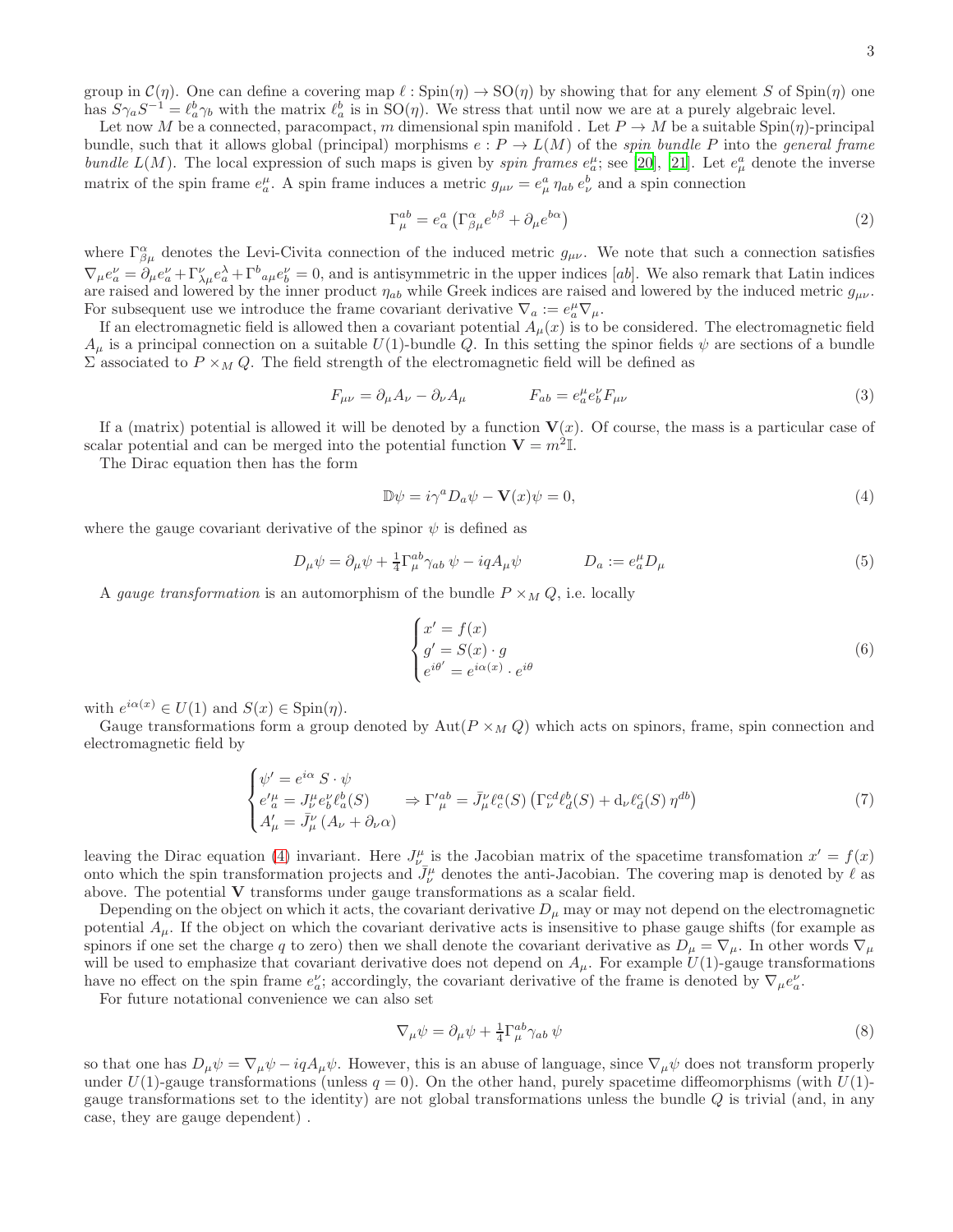Let us show that the Dirac matrices  $\gamma^a$  are left invariant by spin transformations. For, one has

$$
D_{\mu}\gamma^{a} \equiv \nabla_{\mu}\gamma^{a} = \partial_{\mu}\gamma^{a} + \Gamma^{a}{}_{b\mu}\gamma^{b} + \frac{1}{4}\Gamma^{cd}_{\mu}\gamma_{cd}\gamma^{a} - \frac{1}{4}\Gamma^{cd}_{\mu}\gamma^{a}\gamma_{cd} = \Gamma^{a}{}_{b\mu}\gamma^{b} - \Gamma^{ac}_{\mu}\gamma_{c} \equiv 0
$$
\n(9)

where we used the identity  $[\gamma_{cd}, \gamma^a] = 4\delta^a_{[d}\gamma_{c]}$ .

The Dirac equation is left invariant also by change of bases in the space of spinors, namely

$$
\begin{cases} \psi' = P \cdot \psi \\ \gamma'^a = P \cdot \gamma^a P^{-1} \end{cases} \tag{10}
$$

for any constant invertible matrix P. If  $\gamma_a$  are Dirac matrices then  $\gamma'_a$  are Dirac matrices as well.

A second order symmetry operator for the Dirac equation is an operator of the form

<span id="page-3-1"></span>
$$
\mathbb{K} = \mathbb{E}^{ab} D_{ab} + \mathbb{F}^a D_a + \mathbb{G} \mathbb{I}
$$
\n(11)

which commutes with the Dirac operator  $\mathbb{D}$ . Here  $D_{ab} = \frac{1}{2} (D_a D_b + D_b D_a)$  denotes the *symmetrized* second covariant derivative (expressed in the frame). The coefficients  $\mathbb{E}^{ab}$ ,  $\mathbb{F}^a$ ,  $\mathbb{G}$  are matrix zero-order operators. By expanding the condition  $[\mathbb{K}, \mathbb{D}] = 0$  one obtains

<span id="page-3-0"></span>
$$
\begin{cases}\n\mathbb{E}^{(ab}\gamma^{c)} - \gamma^{(c}\mathbb{E}^{ab}) = 0 \\
\mathbb{F}^{(a}\gamma^{b)} - \gamma^{(b}\mathbb{F}^{a)} = \gamma^{c}\nabla_{c}\mathbb{E}^{ab} - i(\mathbb{E}^{ab}\mathbf{V} - \mathbf{V}\mathbb{E}^{ab}) \\
\mathbb{G}\gamma^{a} - \gamma^{a}\mathbb{G} = \gamma^{c}\nabla_{c}\mathbb{F}^{a} - i(\mathbb{F}^{a}\mathbf{V} - \mathbf{V}\mathbb{F}^{a}) - \frac{1}{4}(\mathbb{E}^{ab}\gamma^{c} + \gamma^{c}\mathbb{E}^{ab})\gamma_{ef}R^{ef}{}_{bc} + \frac{1}{3}(\mathbb{E}^{ef}\gamma^{c} - 2i\gamma^{c}\mathbb{E}^{ef})R^{a}{}_{ef}c + \frac{1}{4}(\mathbb{E}^{ab}\gamma^{c} + \gamma^{c}\mathbb{E}^{ab})F_{bc} - 2i\mathbb{E}^{ab}\nabla_{b}\mathbf{V} \\
\gamma^{c}\nabla_{c}\mathbb{G} = i(\mathbb{G}\mathbf{V} - \mathbf{V}\mathbb{G}) + \frac{1}{12}\nabla_{a}R^{ef}{}_{bc} (2\mathbb{E}^{ab}\gamma^{c} + \gamma^{c}\mathbb{E}^{ab})\gamma_{ef} + \frac{1}{8}(\mathbb{F}^{a}\gamma^{b} + \gamma^{b}\mathbb{F}^{a})\gamma_{ef}R^{ef}{}_{ab} + \frac{ig}{3}(2\mathbb{E}^{ab}\gamma^{c} + \gamma^{c}\mathbb{E}^{ab})\nabla_{a}F_{bc} - \frac{ig}{2}(\mathbb{F}^{a}\gamma^{b} + \gamma^{b}\mathbb{F}^{a})F_{ab} + i\mathbb{E}^{ab}D_{ab}\mathbf{V} + i\mathbb{F}^{a}\nabla_{a}\mathbf{V},\n\end{cases} (12)
$$

Where we have used the results of Appendix A. The conditions  $(12)$  do not depend on the dimension m or on the signature  $\eta$ . To obtain the form of the second order symmetry operator one has first to fix the dimension, use the Clifford identities, what is known from differential geometry about the curvature tensors, and solve these equations.

### III. SECOND ORDER SYMMETRY OPERATORS IN DIMENSION 2

In dimension  $m = 2$  the Clifford algebra is spanned by the elements I,  $\gamma_a$ ,  $\gamma\gamma_0\gamma_1$ . The Dirac matrices are linearly independent and so they provide a basis for  $2 \times 2$  C-matrices. Thus any matrix can be written as a linear combination of these matrices. Thus we may write

<span id="page-3-2"></span>
$$
\begin{cases}\n\mathbb{E}^{ab} := e^{ab} \mathbb{I} + e^{ab}_c \gamma^c + \hat{e}^{ab} \gamma \\
\mathbb{F}^a := f^a \mathbb{I} + f^a_c \gamma^c + \hat{f}^a \gamma \\
\mathbb{G} := g \mathbb{I} + g_c \gamma^c + \hat{g} \gamma\n\end{cases}
$$
\n(13)

where the coefficients are tensors fields on the spin manifold. Also the matrix potential can be expanded in the basis as

$$
\mathbf{V} = V \mathbb{I} + V_a \gamma^a + \hat{V} \gamma \tag{14}
$$

The coefficient V is called a *scalar potential*,  $V_a$  a *vector potential* and  $\hat{V}$  a *pseudopotential*. The vector potential contributes to the Dirac operator for a term formally analogous to the electromagnetic field. Thus we can set it to zero without loss of generality.

In other words if  $A_\mu$  is a good potential for an electromagnetic field and  $V_a$  is a vector potential then one can define a new potential  $q\tilde{A}_{\mu} = qA_{\mu} + e_{\mu}^{a}V_{a}$  (for a different electromagnetic field) and neglecting the vector potential. Accordingly, the vector potential can be neglected without loss in generality.

Moreover, in dimension  $m = 2$  the Riemann tensor has the form

$$
R^{ab}_{\ \ cd} = \frac{1}{2} R \epsilon^{ab} \epsilon_{cd} \tag{15}
$$

where R is the scalar curvature and  $\epsilon_{cd}$  denotes the Levi-Civita tensor. Similarly, the field strength of the electromagnetic field may be written

$$
F_{cd} = F \epsilon_{cd} \tag{16}
$$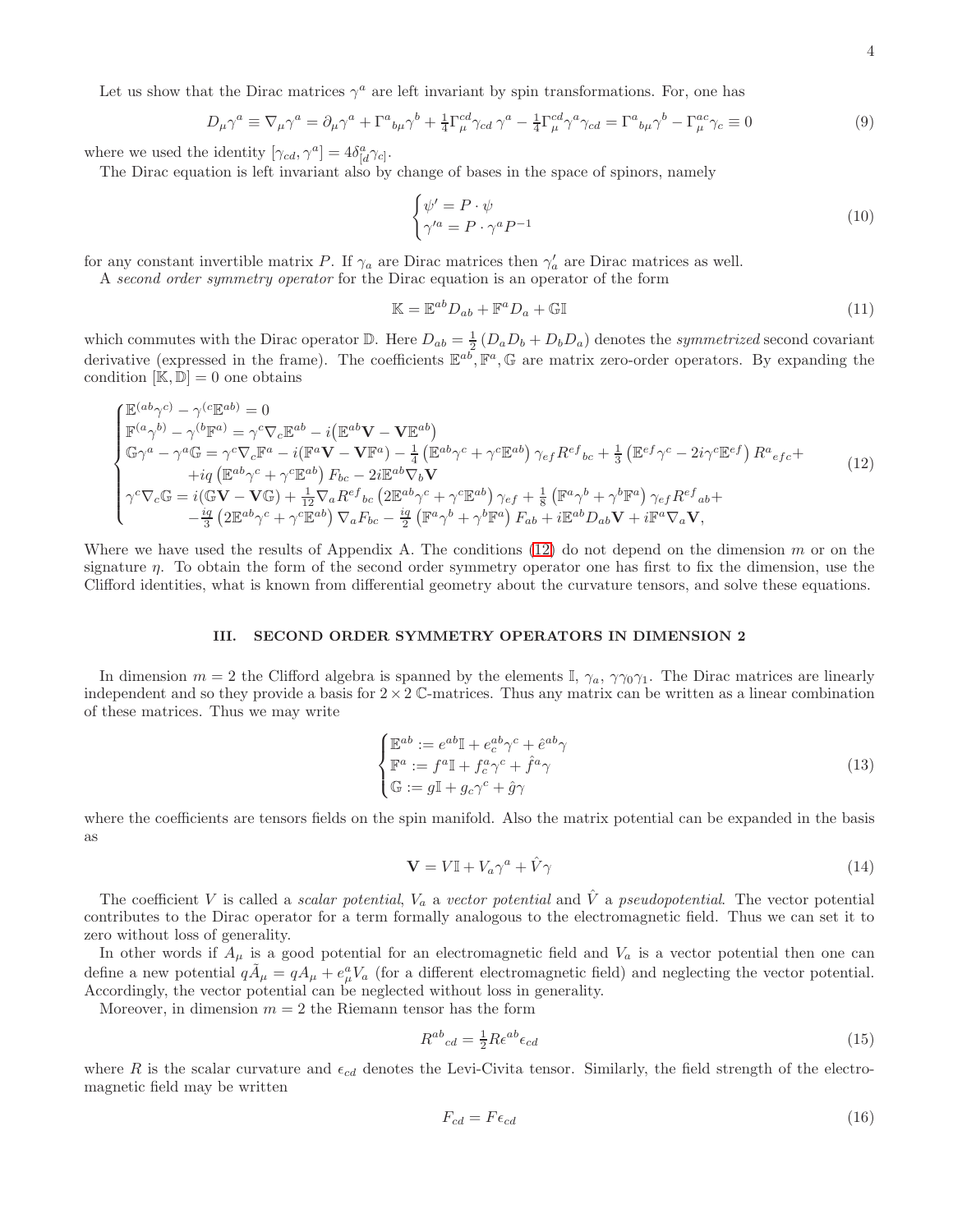for some function  $F := F_{01}$ .

Any product of Dirac matrices is a 2 × 2 matrix and can hence be expanded as a linear combination of I,  $\gamma_a$ ,  $\gamma$ . We collect in Appendix B a number of useful formulae for manipulate products of Dirac matrices.

The first equation of [\(12\)](#page-3-0) yields

$$
\mathbb{E}^{(ab}\gamma^{c)} - \gamma^{(c}\mathbb{E}^{ab)} = \gamma^d \gamma^{(c} e_d^{ab)} - e_d^{(ab}\gamma^{c)}\gamma^d + \gamma \gamma^{(c}\hat{e}^{ab)} - \hat{e}^{(ab}\gamma^{c)}\gamma =
$$
\n
$$
= -2e_d^{(ab}\epsilon^{c)}\gamma^d - 2\eta\epsilon^{(c)}\epsilon^{(ab)}\gamma^d = 0
$$
\n(17)

Since  $\gamma^d$  and  $\gamma$  are independent, this implies

<span id="page-4-0"></span>
$$
\begin{cases} e_d^{(ab}\epsilon^{c)d} = 0\\ \hat{e}^{(ab}\epsilon^{c)d} = 0 \end{cases} \tag{18}
$$

The first condition in [\(18\)](#page-4-0) implies

<span id="page-4-1"></span>
$$
e_d^{ab} = 2\alpha^{(a}\delta_d^{b)}\tag{19}
$$

where  $\alpha^a$  is some vector. In fact, by expanding the first condition in [\(18\)](#page-4-0) one finds

$$
\left[e_d^{ab}\epsilon^{cd} + e_d^{bc}\epsilon^{ad} + e_d^{ca}\epsilon^{bd} = 0\right] (\cdot \epsilon_{cj})
$$
  
\n
$$
3e_j^{ab} = 2e_d^{d(b}\delta_j^{a)}
$$
\n(20)

From which [\(19\)](#page-4-1) follows by setting  $\alpha^a = \frac{1}{3} e_d^{ad}$ .

The second condition in [\(18\)](#page-4-0) implies

$$
\hat{e}^{ab} = 0 \tag{21}
$$

In fact, by expanding the second condition in [\(18\)](#page-4-0) one has

$$
\left[\hat{e}^{(ab}\epsilon^{c)d} = 0\right](\cdot \epsilon_{dj}) \qquad \Rightarrow \hat{e}^{(ab}\delta_j^c) = 0 \qquad \Rightarrow \left[\hat{e}^{ab}\delta_j^c + \hat{e}^{bc}\delta_j^a + \hat{e}^{ca}\delta_j^b = 0\right](\cdot \delta_c^j) \qquad (22)
$$

Then, as a consequence of first equation of [\(12\)](#page-3-0), we have

$$
\mathbb{E}^{ab} = e^{ab} \mathbb{I} + 2\alpha^{(a} \gamma^{b)} \tag{23}
$$

for some vector  $\alpha^a$ . As expected, until this point the solution is completely unaffected by the electromagnetic field and the scalar potentials and reduces to the result found previously in [\[9\]](#page-20-17).

Let us now focus on the second equation in  $(12)$ . By expanding the left hand side one obtains

$$
\mathbb{F}^{(a}\gamma^{b)} - \gamma^{(b}\mathbb{F}^{a)} = -2\eta f_c^{(a}\epsilon^{b)c}\gamma - 2\hat{f}^{(a}\epsilon^{b)}c^c\gamma^c
$$
\n(24)

Similarly the first term on the right hand side yields

$$
\gamma^{c}\nabla_{c}\mathbb{E}^{ab} = \nabla_{c}e^{ab}\gamma^{c} + 2\nabla^{(a}\alpha^{b)}\mathbb{I} - 2\eta\nabla_{c}\alpha^{(a}\epsilon^{b)c}\gamma
$$
\n(25)

while the second term gives

$$
-i(\mathbb{E}^{ab}\mathbf{V}-\mathbf{V}\mathbb{E}^{ab}) = -2i\left(\alpha^{(a}\gamma^{b)}\gamma - \alpha^{(a}\gamma\gamma^{b)}\right)\hat{V} = -4i\alpha^{(a}\epsilon^{b)c}\hat{V}\gamma_{c}
$$
\n(26)

Thus the second equation in [\(12\)](#page-3-0) is equivalent to the conditions

<span id="page-4-2"></span>
$$
\begin{cases} \nabla^{(a}\alpha^{b)} = 0 \\ \n-2\hat{f}^{(a}\epsilon^{b)c} = \nabla^{c}e^{ab} - 4i\alpha^{(a}\epsilon^{b)c}\hat{V} \n\end{cases} \Rightarrow \begin{cases} \nabla^{(c}e^{ab} = 0 \\ \hat{f}^{a}\delta^{b}_{d} + \hat{f}^{b}\delta^{a}_{d} = \epsilon_{cd}\nabla^{c}e^{ab} - 2i\left(\alpha^{a}\delta^{b}_{d} + \alpha^{b}\delta^{a}_{d}\right)\hat{V} \n\end{cases} \tag{27}
$$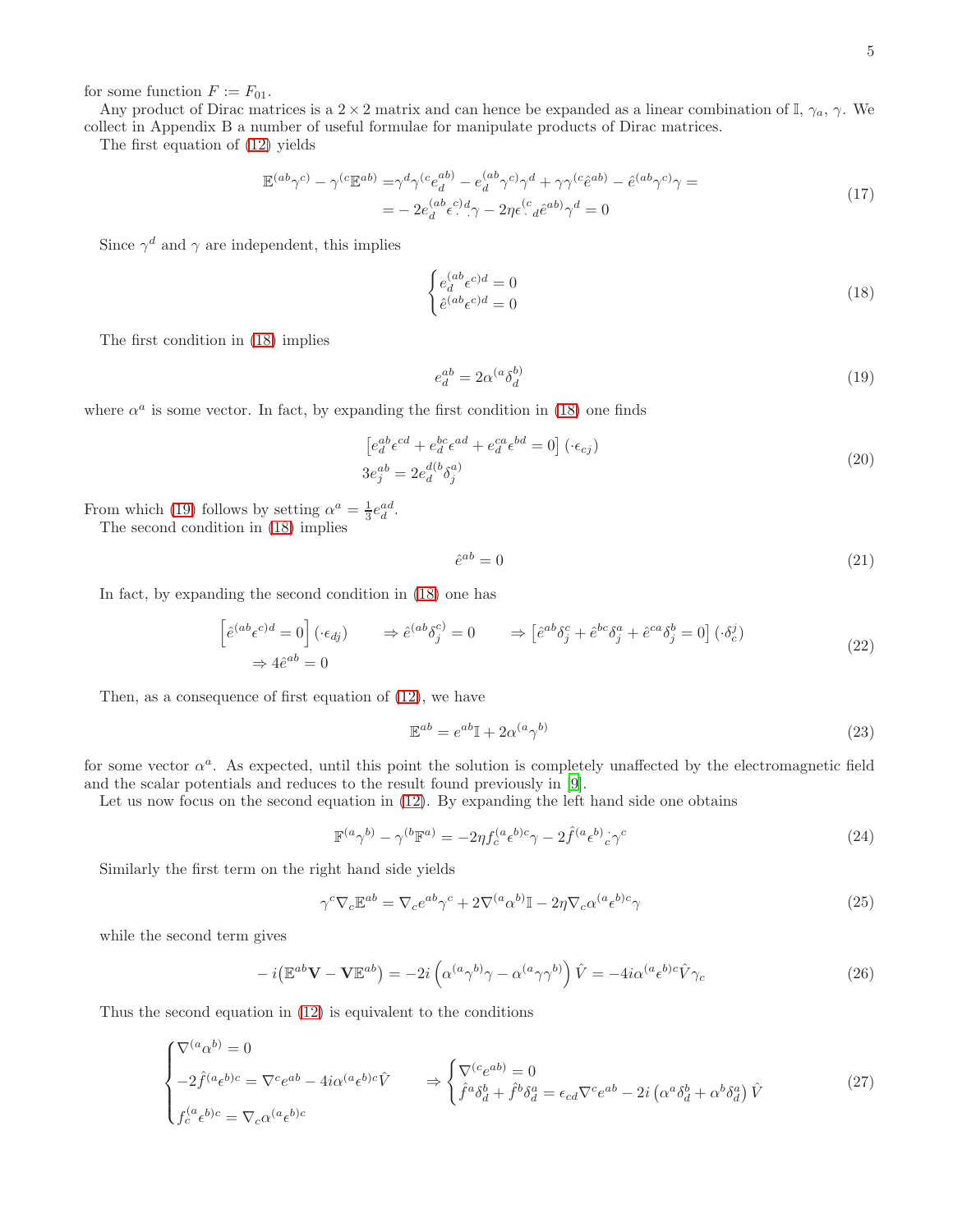The first condition  $\nabla^{(a}\alpha^{b)} = 0$  implies that the vector  $\alpha^{a}$  is a Killing vector.

The second condition in [\(27\)](#page-4-2) implies that  $e^{ab}$  is a Killling tensor. Moreover, by contracting by  $\epsilon_{cb}$  one obtains

$$
\hat{f}^a = \frac{1}{3} \epsilon_{cb} \nabla^c e^{ab} + 2i\alpha^a \hat{V}
$$
\n(28)

which determines the coefficient  $\hat{f}^a$  in terms of the coefficient  $e^{ab}$ .

The third condition in [\(27\)](#page-4-2) may be expanded to yield

$$
\left[f_c^a \epsilon^{bc} + f_c^b \epsilon^{ac} = \nabla_c \alpha^a \epsilon^{bc} + \nabla_c \alpha^b \epsilon^{ac}\right] (\cdot \epsilon_{bd})
$$
  
\n
$$
2f_d^a - f_b^b \delta_d^a = 2\nabla_d \alpha^a - \nabla_c \alpha^c \delta_d^a
$$
  
\n
$$
f_c^a = \alpha \delta_c^a + \nabla_c \alpha^a
$$
\n(29)

where we set  $\alpha := \frac{1}{2} f_b^b$ .

Thus, as a consequence of first and second equations of [\(12\)](#page-3-0), we have

$$
\begin{cases}\n\mathbb{E}^{ab} = e^{ab} \mathbb{I} + 2\alpha^{(a}\gamma^{b)} & \nabla^{(c}e^{ab}) = 0 \\
\mathbb{F}^{a} := f^{a} \mathbb{I} + (\alpha \delta_{c}^{a} + \nabla_{c}\alpha^{a})\gamma^{c} + (\frac{1}{3}\epsilon_{cb}\nabla^{c}e^{ab} + 2i\alpha^{a}\hat{V})\gamma & \nabla^{(a}\alpha^{b}) = 0 \\
\alpha : M \to \mathbb{C}\n\end{cases}
$$
\n(30)

When no electromagnetic field and potentials are present we recover the results of [\[9](#page-20-17)].

The third equation in [\(12\)](#page-3-0) is equivalent to the conditions

<span id="page-5-0"></span>
$$
\begin{cases}\n\nabla_a \alpha = \omega_a \\
2g_c \epsilon^{ac} = (\nabla_c \alpha - \frac{1}{2} R \alpha_c) \epsilon^{ac} + 2i \eta e^{ab} \nabla_b \hat{V} \\
2\hat{g} \epsilon^{ca} = \nabla^c f^a - \frac{1}{3} (\nabla_b \nabla^c e^{ab} - \nabla_b \nabla^b e^{ac}) + R e^{ac} - \frac{1}{2} R e \eta^{ac} - 2i q F \epsilon^c{}_{b} e^{ab} - 2i (\alpha^a \nabla^c V + \alpha^b \nabla_b V \eta^{ac}) + \\
+ 2i (\nabla_b (\alpha^a \hat{V}) \epsilon^{bc} - \alpha^a \nabla_b \hat{V} \epsilon^{bc} - \alpha^b \nabla_b \hat{V} \epsilon^{ac}) - 2i (\alpha \epsilon^{ac} + \nabla_b \alpha^a \epsilon^{bc}) \hat{V}\n\end{cases} \tag{31}
$$

where we set  $e := e^{ab} \eta_{ba}$  and

$$
\omega_a := 2iqF\epsilon_{ab}\alpha^b + 2ie_a^{\ b}\nabla_b V\tag{32}
$$

When electromagnetic field and potentials vanish then the first of these conditions reduces to  $\alpha \in \mathbb{C}$  as previously found in [\[9](#page-20-17)].

In general, this condition can be written as  $d\alpha = \omega_a e^a := 2i(qF\epsilon_{ab}\alpha^b + e_a^{\ b}\nabla_b V)e^a$  which has a (local) solution iff the integrability condition  $d\omega = 0$  is satisfied. This integrability condition reads as

$$
\nabla_{[d}\omega_{a]} = 2i \left[ q\epsilon_{b[a}\nabla_{d]}(F\alpha^{b}) + \nabla_{[d}(e_{a]}^{i}{}^{b}\nabla_{b}V) \right] = 0 \qquad \Rightarrow q\alpha^{b}\nabla_{b}F = -\epsilon^{da}\nabla_{d}(e_{a}^{i}{}^{b}\nabla_{b}V) \tag{33}
$$

This is a condition on the electromagnetic field and scalar potentials for the existence of second order symmetry operator. If  $\alpha^b$  or  $e^{ab}$  vanish the integrability condition simplifies. We shall postpone the analysis of the integrability conditions until Section IV.

The second condition in [\(31\)](#page-5-0) may be written as

$$
g_a = \frac{1}{2} \nabla_a \alpha - \frac{1}{4} R \alpha_a - i \eta e^{cb} \nabla_b \hat{V} \epsilon_{ac} = i q F \epsilon_{ab} \alpha^b + i e_a^{\ b} \nabla_b V - \frac{1}{4} R \alpha_a - i \eta e^{cb} \nabla_b \hat{V} \epsilon_{ac}
$$
\n
$$
\tag{34}
$$

which determines the coefficient  $g_a$ .

We split the third condition in [\(31\)](#page-5-0) into symmetric and antisymmetric parts to obtain

<span id="page-5-1"></span>
$$
\begin{cases}\n0 = \nabla^{(c} f^{a)} - \frac{1}{3} \left( \nabla_{b} \nabla^{(c} e^{a})^{b} - \nabla_{b} \nabla^{b} e^{ac} \right) + R e^{ac} - \frac{1}{2} R e \eta^{ac} - 2iqF \epsilon^{(c)} e^{ab} - 2i (\alpha^{(a} \nabla^{c}) V + \alpha^{b} \nabla_{b} V \eta^{ac}) \\
4\hat{g} = \nabla^{c} f^{a} \epsilon_{ca} - \frac{1}{3} \nabla_{b} \nabla^{c} e^{ab} \epsilon_{ca} - 2iqF \epsilon^{c} e^{ab} \epsilon_{ca} - 2ia^{a} \nabla^{c} V \epsilon_{ca} + 4ia^{b} \nabla_{b} \hat{V} + 4i\alpha \hat{V}\n\end{cases} \tag{35}
$$

By using identity [\(102\)](#page-18-0) in the second of these conditions, one finds that

$$
\hat{g} = \frac{1}{4} (\nabla^c \zeta^a - 2iqF \epsilon^c_{\ b} e^{ab} - 2i\alpha^a \nabla^c V) \epsilon_{ca} + i\alpha^a \nabla_a \hat{V} + i\alpha \hat{V}
$$
\n(36)

where we set  $\zeta^a := f^a - \nabla_b e^{ab}$ . The first condition in [\(35\)](#page-5-1) can be recasted as

<span id="page-5-2"></span>
$$
\nabla^{(c}\zeta^{a)} = 2iqF\epsilon^{(c}_{\cdot b}e^{a)b} + 2i(\alpha^{(a}\nabla^{c)}V + \alpha^{b}\nabla_{b}V\eta^{ac}) =: \frac{1}{2}\Lambda^{ca}
$$
\n(37)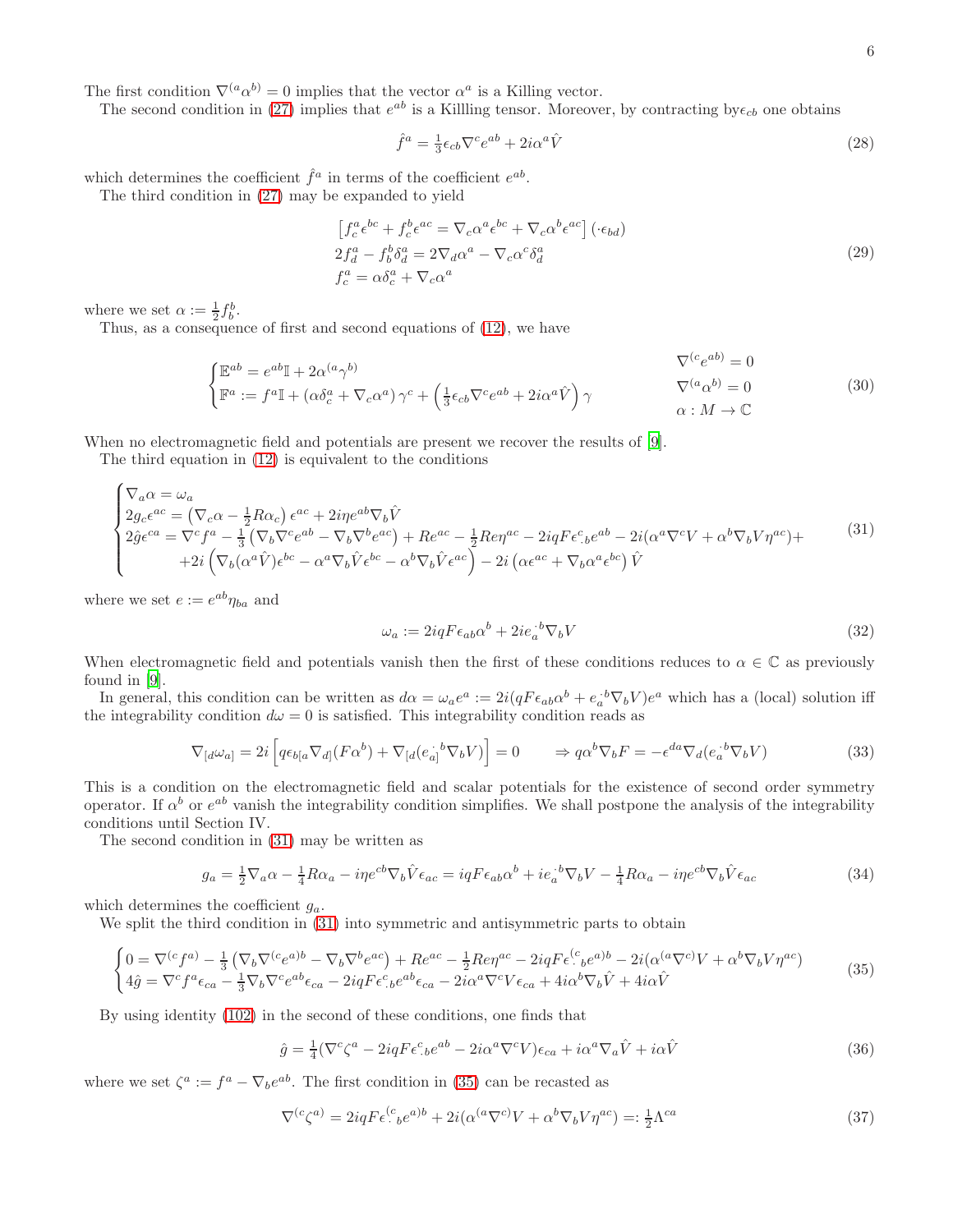Notice that  $\Lambda := \Lambda^{ca} \eta_{ca} = 4iqF \epsilon_{ab} e^{ab} + 12i\alpha^a \nabla_a V = 12i\alpha^a \nabla_a V.$ 

When there is no electromagnetic field or potentials, the equation [\(37\)](#page-5-2) reduces to  $\nabla^{(c}\zeta^{a)}=0$  which implies that  $\zeta$ is a Killing vector, as found in [\[9](#page-20-17)]. In this more general situation we need to discuss whether it is possible to solve [\(37\)](#page-5-2) for  $\zeta^a$ .

We now consider this issue in greater detail. First we notice that [\(37\)](#page-5-2) can be recast in the form  $\mathcal{L}_{\zeta} g_{\alpha\beta} = \Lambda_{\alpha\beta}$  and that in general one has

$$
\mathcal{L}_{\zeta}\{g\}_{\beta\mu}^{\alpha} = \frac{1}{2}g^{\alpha\lambda} \left( -\nabla_{\lambda}\mathcal{L}_{\zeta}g_{\beta\mu} + \nabla_{\beta}\mathcal{L}_{\zeta}g_{\mu\lambda} + \nabla_{\mu}\mathcal{L}_{\zeta}g_{\lambda\beta} \right) = \frac{1}{2}g^{\alpha\lambda} \left( -\nabla_{\lambda}\Lambda_{\beta\mu} + \nabla_{\beta}\Lambda_{\mu\lambda} + \nabla_{\mu}\Lambda_{\lambda\beta} \right) \tag{38}
$$

where  ${g}_{\beta\mu}^{\alpha}$  denote the Christoffell symbols of the metric  $g_{\mu\nu}$ . Then we have

$$
\mathcal{L}_{\zeta} R^{\alpha}{}_{\beta\mu\nu} = \nabla_{\mu} \mathcal{L}_{\zeta} \{g\}^{\alpha}{}_{\beta\nu} - \nabla_{\nu} \mathcal{L}_{\zeta} \{g\}^{\alpha}{}_{\beta\mu} = \frac{1}{2} \mathcal{L}_{\zeta} R \epsilon_{\mu\nu} \epsilon^{\alpha}{}_{\beta} + \frac{R}{2} \epsilon_{\mu\nu} \epsilon^{\alpha\lambda} \mathcal{L}_{\zeta} g_{\lambda\beta} \tag{39}
$$

from which one obtains

<span id="page-6-0"></span>
$$
\mathcal{L}_{\zeta}R = \nabla_c \nabla^b \Lambda_d{}^a \epsilon^{cd} \epsilon_{ab} - \frac{R}{2} \Lambda \tag{40}
$$

Since R is a scalar, so that  $\mathcal{L}_{\zeta}R = \zeta^a \nabla_a R$ , and under the assumption that [\(37\)](#page-5-2) has a solution then it follows that

$$
\zeta^a \nabla_a R = \nabla_c \left( \nabla^b \Lambda_d^{a} \right) \epsilon^{cd} \epsilon_{ab} - \frac{R}{2} \Lambda \tag{41}
$$

which is an integrability condition for equation [\(37\)](#page-5-2). For example, on constant curvature spaces one finds that

$$
\nabla_c \left( \nabla^b \Lambda_d^{a} \right) \epsilon^{cd} \epsilon_{ab} = \frac{R}{2} \Lambda \tag{42}
$$

is a necessary condition for [\(37\)](#page-5-2) to have a solution. We shall continue the study of these integrability conditions in Section VI.

We now summarize what we have found. As a consequence of first, second and third equations of [\(12\)](#page-3-0), we have that

$$
\begin{cases}\n\mathbb{E}^{ab} = e^{ab} \mathbb{I} + 2\alpha^{(a}\gamma^{b)} \\
\mathbb{F}^{a} := (\zeta^{a} + \nabla_{b}e^{ab})\mathbb{I} + (\alpha\delta_{c}^{a} + \nabla_{c}\alpha^{a})\gamma^{c} + (\frac{1}{3}\epsilon_{cb}\nabla^{c}e^{ab} + 2i\alpha^{a}\hat{V})\gamma \\
\mathbb{G} := g\mathbb{I} + (iqF\epsilon_{ab}\alpha^{b} + ie_{a}^{\ \ b}\nabla_{b}V - \frac{1}{4}R\alpha_{a} + ip e^{cb}\nabla_{b}\hat{V}\epsilon_{ac})\gamma^{a} + \\
&\quad + (\frac{1}{4}(\nabla^{c}\zeta^{a} - 2iqF\epsilon^{c}{}_{b}e^{ab} - 2i\alpha^{a}\nabla^{c}V)\epsilon_{ca} + i\alpha^{a}\nabla_{a}\hat{V} + i\alpha\hat{V})\gamma\n\end{cases} \tag{43}
$$

where the coefficients satisfy the conditions

$$
\nabla^{(c} e^{ab}) = 0 \qquad \nabla_a \alpha = \omega_a
$$
\n
$$
\nabla^{(a} \alpha^{b)} = 0 \qquad \nabla^{(c} \zeta^{a)} = \frac{1}{2} \Lambda^{ca} \qquad (44)
$$

where

$$
\begin{cases}\n\Lambda^{ca} = 4i(qF\epsilon^{(c}_{\cdot bc}a^{b} + \alpha^{(a}\nabla^{c)}V + \alpha^{b}\nabla_{b}V\eta^{ac}) \\
\omega_{a} = 2i(qF\epsilon_{ab}\alpha^{b} + e_{a}^{\cdot b}\nabla_{b}V)\n\end{cases}
$$
\n(45)

and the following integrability conditions are satisfied

$$
\begin{cases} \nabla_{[a}\omega_{b]} = 0 & \Rightarrow q\alpha^{b}\nabla_{b}F = -\epsilon^{da}\nabla_{d}(e_{a}^{b}\nabla_{b}V) \\ \zeta^{a}\nabla_{a}R = \nabla_{c}\left(\nabla^{b}\Lambda^{da}\right)e^{c}{}_{d}\epsilon_{ab} - \frac{R}{2}\Lambda \end{cases} \tag{46}
$$

Finally we consider the fourth and last equation in [\(12\)](#page-3-0). It is equivalent to the conditions

$$
\begin{cases}\n\zeta^{a}\nabla_{a}V = -\eta \left( \frac{2}{3}\nabla_{a}e^{bc}\nabla_{b}\hat{V}\epsilon^{a}{}_{b} + e^{bc}\nabla_{ac}\hat{V}\epsilon^{a}{}_{b} - i\alpha^{a}\nabla_{a}(\hat{V})^{2} \right) \\
\zeta^{a}\nabla_{a}\hat{V} = \frac{2}{3}\epsilon_{cb}\nabla^{c}e^{ab}\nabla_{a}V + \epsilon^{c}{}_{b}e^{ab}\nabla_{ca}V + \nabla_{c}(e^{cb}\nabla_{b}\hat{V}) - 2i\alpha^{a}\nabla V\hat{V} \\
\nabla_{c}g' = iqF\epsilon_{ca}\zeta^{a} - \frac{1}{4}\nabla_{a}(Re^{a}{}_{c}) - i\omega_{c}V + i\alpha^{a}\nabla_{ab}\hat{V}\epsilon^{b}{}_{c} - \frac{i}{2}R\alpha_{a}\hat{V}\epsilon^{a}{}_{c} + \eta e_{c}{}^{b}\nabla_{b}(\hat{V})^{2} =: \Lambda_{c}\n\end{cases}
$$
\n(47)

where we set  $g' := g - 3i\alpha^a \nabla_a V - i\alpha V$ .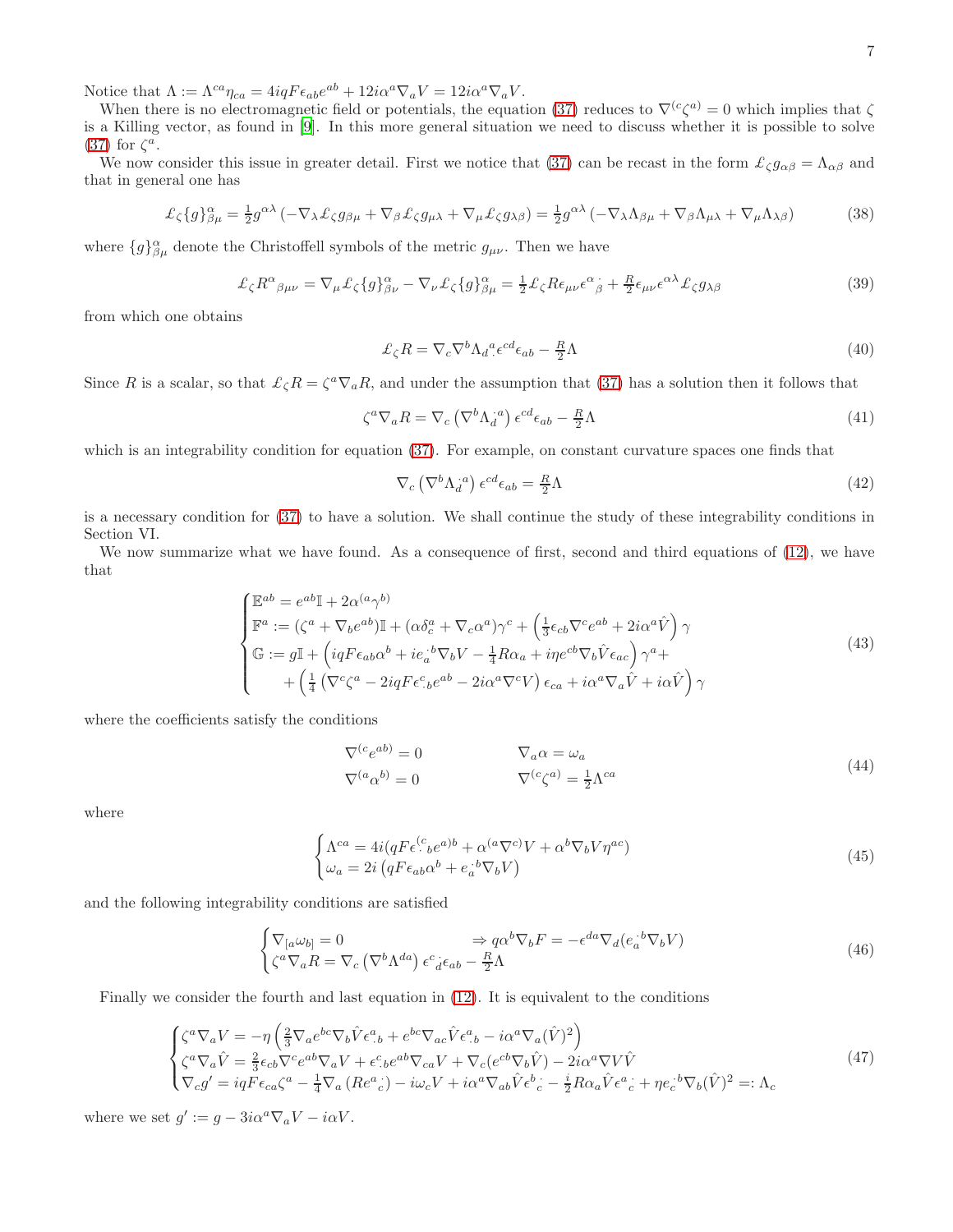Thus [\(11\)](#page-3-1) is a second order symmetry operator iff

<span id="page-7-0"></span>
$$
\begin{cases}\n\mathbb{E}^{ab} = e^{ab} \mathbb{I} + 2\alpha^{(a}\gamma^{b)} & \nabla^{(c}e^{ab}) = 0 \\
\mathbb{F}^{a} := (\zeta^{a} + \nabla_{b}e^{ab})\mathbb{I} + (\alpha\delta_{c}^{a} + \nabla_{c}\alpha^{a})\gamma^{c} + (\frac{1}{3}\epsilon_{cb}\nabla^{c}e^{ab} + 2i\alpha^{a}\hat{V})\gamma & \nabla^{(a}\alpha^{b)} = 0 \\
\mathbb{G} := (g' + 3i\alpha^{a}\nabla_{a}V + i\alpha V)\mathbb{I} + (iqF\epsilon_{ab}\alpha^{b} + ie_{a}^{\cdot b}\nabla_{b}V - \frac{1}{4}R\alpha_{a} - ip\epsilon^{cb}\nabla_{b}\hat{V}\epsilon_{ac})\gamma^{a} + \left(\frac{1}{4}(\nabla^{c}\zeta^{a} - 2iqF\epsilon^{c}_{b}e^{ab} - 2i\alpha^{a}\nabla^{c}V)\epsilon_{ca} + i\alpha^{a}\nabla_{a}\hat{V} + i\alpha\hat{V}\right)\gamma & \nabla_{a}g' = \Lambda_{a}\n\end{cases}
$$
\n(48)

where we set

$$
\begin{cases}\n\Lambda^{ca} = 4i \left( q F \epsilon^{(c}_{\cdot b} e^{a) b} + \alpha^{(a \nabla c)} V + \alpha^{b} \nabla_{b} V \eta^{ac} \right) \\
\Lambda_{c} = i q F \epsilon_{ca} \zeta^{a} - \frac{1}{4} \nabla_{a} \left( R e^{a}{}_{c} \right) - i \omega_{c} V + i \alpha^{a} \nabla_{ab} \hat{V} \epsilon^{b}{}_{c} - \frac{i}{2} R \alpha_{a} \hat{V} \epsilon^{a}{}_{c} + \eta e_{c}{}^{b} \nabla_{b} (\hat{V})^{2} \\
\omega_{c} = 2i (q F \epsilon_{cd} \alpha^{d} + e_{c}{}^{d} \nabla_{d} V)\n\end{cases} \tag{49}
$$

and the following integrability conditions are satisfied

$$
\begin{cases}\n\epsilon^{bc}\nabla_b\omega_c = 0 & \Rightarrow q\alpha^c\nabla_c F = -\epsilon^{ac}\nabla_c(e_a^{\cdot b}\nabla_b V) \\
\epsilon^{dc}\nabla_d\Lambda_c = 0 \\
\zeta^a\nabla_a R = \nabla_c\left(\nabla^b\Lambda^{da}\right)\epsilon^c{}_d\epsilon_{ab} - \frac{R}{2}\Lambda \\
\zeta^a\nabla_a V = -\eta\left(\frac{2}{3}\nabla_a e^{bc}\nabla_c \hat{V}\epsilon^a{}_{b} + e^{bc}\nabla_{ac}\hat{V}\epsilon^a{}_{b} - i\alpha^a\nabla_a(\hat{V})^2\right) \\
\zeta^a\nabla_a \hat{V} = \frac{2}{3}\epsilon_{cb}\nabla^c e^{ab}\nabla_a V + \epsilon^c_{\cdot b} e^{ab}\nabla_{ca} V - 2i\alpha^a\nabla_a V \hat{V}\n\end{cases}\n\tag{50}
$$

# IV. FIRST ORDER OPERATORS

Before discussing the existence of second order symmetry operators, we discuss first order (and zero order) symmetry operators. First order symmetry operators are obtained by setting above  $\alpha^a = 0$  and  $e^{ab} = 0$ . For first order operators  $\hat{\mathbb{K}}^{(1)}$  one obtains

$$
\begin{cases}\n\mathbb{F}^{a} := \xi^{a} \mathbb{I} + a\gamma^{a} & a \in \mathbb{C} \\
\mathbb{G} := (\omega + iaV)\mathbb{I} + \left(\frac{1}{4}\nabla^{c}\xi^{a}\epsilon_{ca} + ia\hat{V}\right)\gamma & \nabla^{(c}\xi^{a)} = 0 \\
\nabla_{a}\omega = \Lambda_{a} & \n\end{cases}
$$
\n(51)

where we set  $\Lambda_c := iqF\epsilon_{cb}\xi^b$  and we have the following integrability conditions

$$
\begin{cases}\n\xi^a \nabla_a R = 0 & \Leftarrow \nabla^{(c} \xi^a) = 0 \\
\epsilon^{ac} \nabla_a \Lambda_c = 0 & \iff \xi^a \nabla_a F = 0 \\
\xi^a \nabla_a V = 0 & (\nabla_a \hat{V}) = 0\n\end{cases} \tag{52}
$$

For zero order operators one obtains  $\mathbb{K}^{(0)} := k\mathbb{I}$ , with  $k \in \mathbb{C}$ , and no integrability conditions.

Among first order operators one has the product of a zero order operator with the Dirac operator, i.e.  $\mathbb{H}^{(1)}$  :=  $k\mathbb{D} = ik\gamma^a \nabla_a - k\mathbf{V} = ik\gamma^a \nabla_a - kV - k\hat{V}\gamma$ , which are trivially symmetry operators and they correspond to the choice  $\mathbb{F}^a = ik\gamma^a$ ,  $\mathbb{G} = -kV\mathbb{I} - k\hat{V}\gamma$ , i.e. to the choice  $\xi^a = 0$ ,  $a = ik$ ,  $\omega = 0$ .

Non-trivial first order symmetry operators then have the form

<span id="page-7-2"></span>
$$
\mathbb{K}^{(1)} = (\xi^a \nabla_a + \omega) \mathbb{I} + \frac{1}{4} \nabla^c \xi^a \epsilon_{ca} \gamma \tag{53}
$$

where  $\xi^a$  is a (non-zero) Killing vector,  $\omega$  is a function such that  $\nabla_c \omega = -iqF \epsilon_{ac} \xi^a$  and the following integrability conditions are satisfied:

<span id="page-7-1"></span>
$$
\begin{cases} \xi^b \nabla_b F = 0 \\ \xi^a \nabla_a V = 0 \\ \xi^a \nabla_a \hat{V} = 0 \end{cases}
$$
 (54)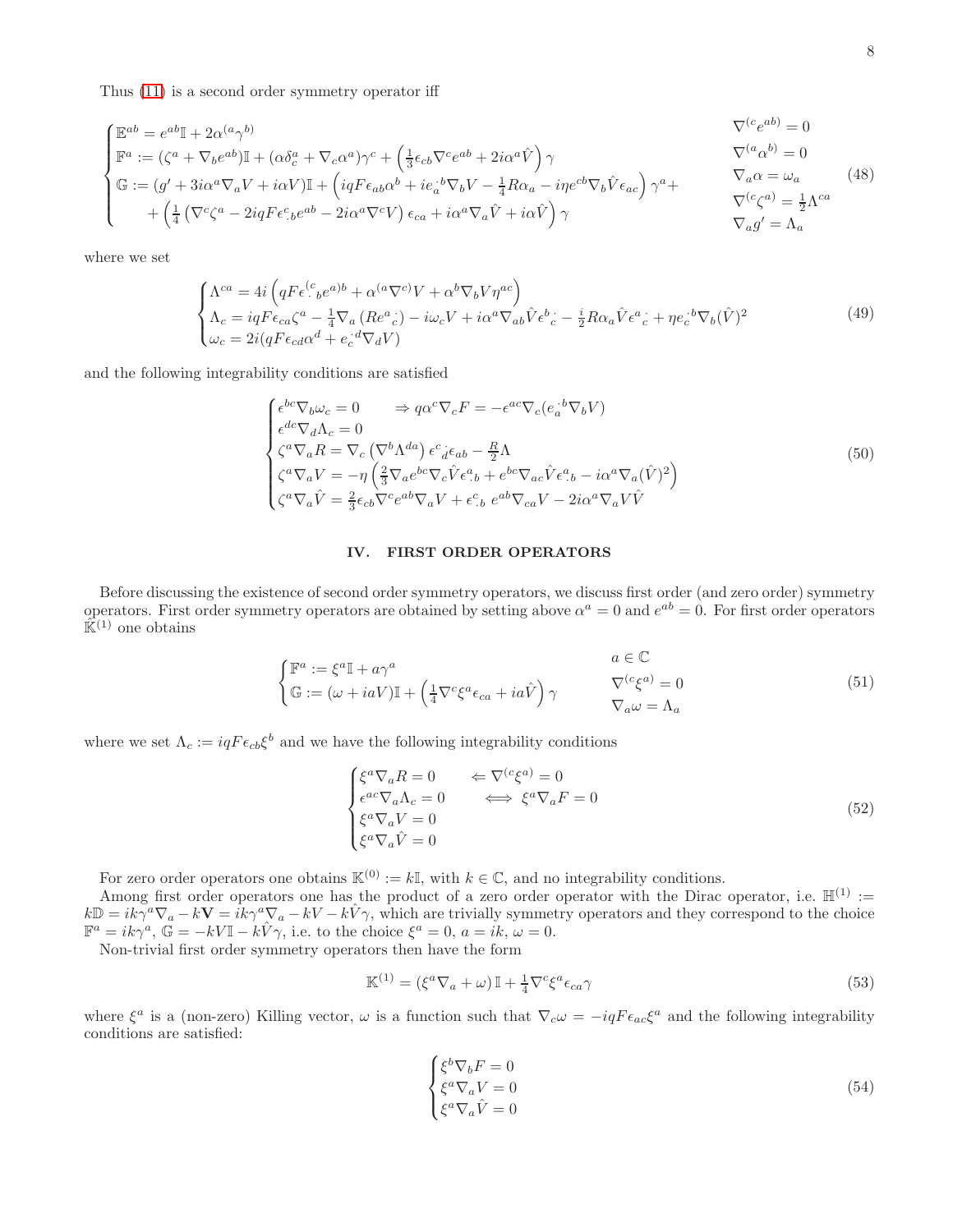since, in view of [\(40\)](#page-6-0), the condition  $\xi^a \nabla_a R = 0$  is a consequence of  $\nabla^{(c}\xi^{a)} = 0$ . The integrability conditions select the electromagnetic field and the scalar potentials which are compatible with existence of non-trivial first order symmetry operators. The function  $\omega$  satisfying  $\nabla_c \omega = iqF\epsilon_{ca}\xi^a$  always exists (in view of  $\xi^b \nabla_b F = 0$ ) and it is defined modulo a constant which corresponds to a zero order symmetry operator  $\mathbb{K}^{(0)}$ .

Thus one has the following:

**Theorem:** The existence os a non-trivial first order symmetry operator  $\mathbb{K}^{(1)}$  implies that M admits a non-zero Killing vector  $\xi^a$ .

Analogously, for any first order symmetry operator  $\mathbb{R}^{(1)}$  one can define a trivial second order symmetry operator  $\mathbb{H}^{(2)} = \hat{\mathbb{K}}^{(1)} \mathbb{D}$ . This is in the form:

$$
\mathbb{H}^{(2)} = \left( (\xi^a \mathbb{I} + a\gamma^a) \nabla_a + ((\omega - iaV)\mathbb{I} + \left(\frac{1}{4}\nabla^c \xi^a \epsilon_{ca} + ia\hat{V}\right) \gamma) \right) \left( i\gamma^b \nabla_b - V\mathbb{I} - \hat{V}\gamma \right) =
$$
\n
$$
= i(a\eta^{ab} + \xi^{(a}\gamma^{b)}) \nabla_{ab} + \left( (-\xi^a V)\mathbb{I} + ((i\omega - 2aV)\delta^a_c + \frac{i}{2}\nabla_c \xi^a) \gamma^c - \left(\xi^a \hat{V}\right) \gamma \right) \nabla_a +
$$
\n
$$
+ \left( -\frac{ia}{4}R + \frac{1}{4}\eta \nabla^k \xi^a \epsilon_{ka} \hat{V} - \omega V - iaV^2 + i\eta a \hat{V}^2 \right) \mathbb{I} + \left( \frac{a}{2}\xi^a F \epsilon_{ak} - \frac{i}{8}R\xi_k - a\nabla_k V - a\nabla_b \hat{V} \epsilon^b \right) \gamma^k +
$$
\n
$$
+ (\eta aqF - \frac{1}{4}\nabla^c \xi^a \epsilon_{ca} V - \omega \hat{V} - 2iaV\hat{V})\gamma
$$
\n(55)

This operator corresponds to specifying a general second order operator [\(48\)](#page-7-0) by setting  $e^{ab} = ia\eta^{ab}$ ,  $\alpha^a = \frac{i}{2}\xi^a$ ,  $\zeta^a = -V\xi^a, \ \alpha = i\omega - 2aV, \ g' = -\frac{ia}{4}R + iaV^2 + i\eta a\hat{V}^2 - \frac{1}{4}\eta\nabla^k\xi^a\epsilon_{ka}\hat{V}.$ 

Theorem: The existence of a non-trivial second order symmetry operator implies that M admits a Killing tensor  $e^{ab} \neq \lambda \eta^{ab}.$ 

# V. NON-TRIVIAL SECOND ORDER SYMMETRY OPERATORS

A non-trivial second order symmetry operator has the form:

<span id="page-8-0"></span>
$$
\begin{cases}\n\mathbb{E}^{ab} = e^{ab} \mathbb{I} & \nabla^{(c} e^{ab}) = 0 \\
\mathbb{F}^{a} := (\zeta^{a} + \nabla_{b} e^{ab}) \mathbb{I} + \alpha \gamma^{a} + (\frac{1}{3} \epsilon_{cb} \nabla^{c} e^{ab}) \gamma & \nabla_{a} \alpha = \omega_{a} \\
\mathbb{G} := (g' + i \alpha V) \mathbb{I} + (ie_{a}^{\cdot b} \nabla_{b} V - i \eta e^{cb} \nabla_{b} \hat{V} \epsilon_{ac}) \gamma^{a} + \nabla^{(c} \zeta^{a)} = \frac{1}{2} \Lambda^{ca} \\
&+ (\frac{1}{4} (\nabla^{c} \zeta^{a} - 2i q F \epsilon^{c}{}_{b} e^{ab}) \epsilon_{ca} + i \alpha \hat{V}) \gamma & \nabla_{a} g' = \Lambda_{a}\n\end{cases}
$$
\n(56)

where we set

$$
\begin{cases}\n\Lambda^{ca} = 4iqF\epsilon^{(c}_{\cdot bc}e^{a)b} & (\Rightarrow \Lambda = 0) \\
\Lambda_c = iqF\epsilon_{ca}\zeta^a - \frac{1}{4}\nabla_a\left(Re^a{}^c_c\right) + e^{\cdot d}_c\nabla_d\left(V^2 + \eta\hat{V}^2\right) \\
\omega_c = 2ie^{\cdot d}_c\nabla_dV\n\end{cases}
$$
\n(57)

and where the following integrability conditions are satisfied

<span id="page-8-2"></span>
$$
\begin{cases}\n\epsilon^{bc}\nabla_b\omega_c = 0 & \Rightarrow \epsilon^{ac}\nabla_c(e_a^{\cdot b}\nabla_b V) = 0 \\
\epsilon^{dc}\nabla_d\Lambda_c = 0 & \Rightarrow iq\zeta^a\nabla_a F = 2\epsilon^{dc}e_c^{\cdot c}\nabla_e V\nabla_d V - \frac{1}{4}\epsilon^{dc}\nabla_d\nabla_a (Re^a{}_c) + \eta\epsilon^{dc}\nabla_d \left(e_c^{\cdot b}\nabla_b(\hat{V})^2\right) \\
\zeta^a\nabla_a R = \nabla_c\left(\nabla^b\Lambda^{da}\right)e^c{}_d\epsilon_{ab} \\
\zeta^a\nabla_a V = -\eta\left(\frac{2}{3}\nabla_a e^{bc}\nabla_c \hat{V}\epsilon^a_{\cdot b} + e^{bc}\nabla_{ac}\hat{V}\epsilon^a_{\cdot b}\right) = -\eta(\epsilon^a_{\cdot b}\nabla_a(e^{bc}\nabla_c \hat{V}) - \frac{1}{3}\epsilon^a_{\cdot b}\nabla_a e^{bc}\nabla_c \hat{V}) \\
\zeta^a\nabla_a \hat{V} = \frac{2}{3}\epsilon_{cb}\nabla^c e^{ab}\nabla_a V + \epsilon^c_{\cdot b} e^{ab}\nabla_{ca} V = \epsilon_{cb}\nabla^c(e^{ab}\nabla_a V) - \frac{1}{3}\epsilon_{cb}\nabla^c e^{ab}\nabla_a V = -\frac{1}{3}\epsilon_{cb}\nabla^c e^{ab}\nabla_a V\n\end{cases} \tag{58}
$$

We may rewrite the right-hand set of equations [\(56\)](#page-8-0) in configuration coordinates as

<span id="page-8-1"></span>
$$
\nabla^{(\mu} e^{\beta \gamma)} = 0, \tag{59}
$$

$$
\nabla_{\mu}\alpha = 2ie^{\beta}_{\mu}\nabla_{\beta}V,\tag{60}
$$

$$
\nabla^{(\mu}\zeta^{\beta)} = 2iqF^{(\mu}_{\gamma}e^{\beta)\gamma},\tag{61}
$$

$$
\nabla_{\mu}g' = iqF_{\mu\beta}\zeta^{\beta} + e^{\beta}_{\mu}\nabla_{\beta}(V^{2} + \eta\hat{V}^{2}) - \frac{1}{4}\nabla_{\beta}(Re^{\beta}_{\mu}),
$$
\n(62)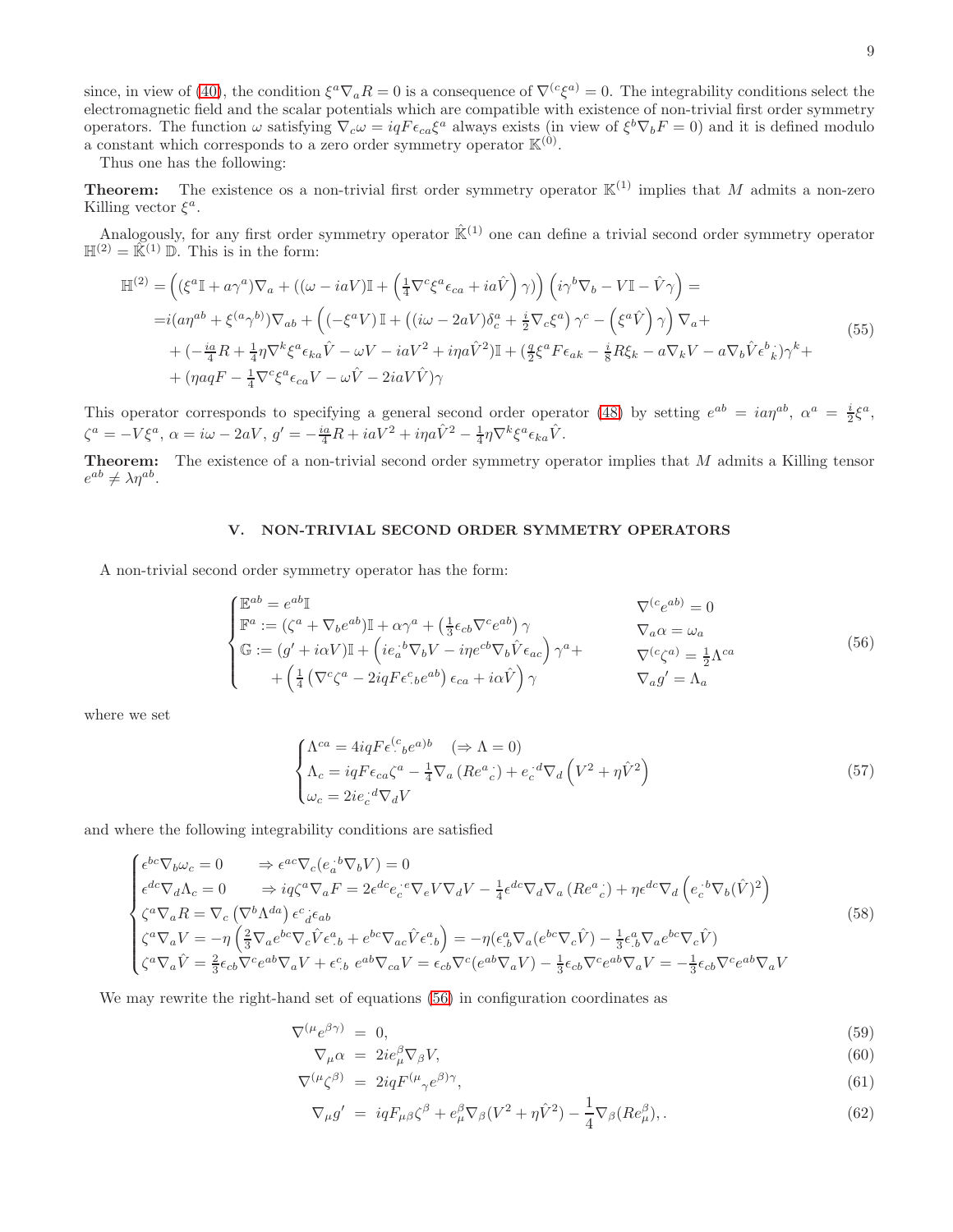Some of these equations coincide with the necessary and sufficient conditions for the existence of a constant of motion  $K$  quadratic in the momenta of the gauge invariant Hamiltonian

<span id="page-9-0"></span>
$$
H = \frac{1}{2}g^{\mu\nu}(p_{\mu} - iqA_{\mu})(p_{\nu} - iqA_{\nu}) + U.
$$
\n(63)

If we assume that  $K$  has the gauge invariant form

<span id="page-9-1"></span>
$$
K = \frac{1}{2}k^{\mu\nu}(p_{\mu} - iqA_{\mu})(p_{\nu} - iqA_{\nu}) + B^{\mu}(p_{\mu} - iqA_{\mu}) + W,
$$
\n(64)

we obtain

**Proposition 1.**  $\{H, K\} = 0$  is equivalent to

<span id="page-9-2"></span>
$$
\nabla_{(\mu} k_{\nu\sigma)} = 0 \tag{65}
$$

$$
\nabla_{(\mu}B_{\nu)} = 2iqF_{(\mu}{}^{\sigma}k_{\nu)\sigma} \tag{66}
$$

$$
\nabla_{\mu} W = i q F_{\mu\sigma} B^{\sigma} - 2 k_{\mu}{}^{\sigma} \nabla_{\sigma} U \tag{67}
$$

$$
B^{\mu}\nabla_{\mu}U = 0. \tag{68}
$$

A similar form of the first integral is given by Carter [\[10\]](#page-20-20), who considered the Hamiltonian for the charged particle orbit when  $U = 0$  in [\(63\)](#page-9-0).

We observe that if we set  $k^{\mu\nu} = e^{\mu\nu}$  and  $B^{\mu} = \zeta^{\mu}$  in [\(63\)](#page-9-0) and [\(64\)](#page-9-1) then [\(65\)](#page-9-2) and [\(66\)](#page-9-2) agree with [\(59\)](#page-8-1) and [\(61\)](#page-8-1). On the other hand, if  $F_{\mu\nu}$  is equal to zero,  $B^{\mu} = \zeta^{\mu}$  and  $U = \frac{\alpha}{2i}$  then again [\(65\)](#page-9-2) corresponds to [\(59\)](#page-8-1), [\(66\)](#page-9-2) to [\(61\)](#page-8-1) and [\(67\)](#page-9-2) to [\(60\)](#page-8-1).

An important issue, not strictly related with separation of variables, is to know if a second-order symmetry operator is or is not reducible to the first-order ones, i.e. a linear combinations with constant coefficients of products of the latter. The reducibility happens for example for the Dirac equation on the Minkowski four-dimensional space without external fields, where all second-order symmetry operators of the Dirac equation are reducible [\[25\]](#page-20-14). An obvious necessary condition for the reducibility is the existence of non-trivial first-order symmetry operators of the Dirac equation. They are characterized by the existence of a Killing vector  $\xi$  such that [\(54\)](#page-7-1) hold and are of the form [\(53\)](#page-7-2). We know that the non-trivial second-order symmetry operators of the Dirac equation have the pure second-order term

$$
\mathbb{E}=e^{ab}\nabla_{ab},
$$

where  $e^{ab}$  are the components of a Killing tensor. The pure second-order term arising from the symmetrized product of two first-order symmetry operators is

$$
\frac{1}{2}(\xi_r^a \xi_s^b + \xi_s^a \xi_r^b) \nabla_{ab},
$$

where  $\xi_r$  and  $\xi_s$  are Killing vectors. Therefore, in order to be reducible, the components of a second-order symmetry operator must be the components of a reducible Killing two-tensor. Consequently we have

Proposition 2. A second-order symmetry operator is reducible to a linear combination of products of first-order symmetry operators only if there exist Killing vectors  $\xi$  such that

$$
e^{ab} = \sum_{r,s} (\xi_r^a \xi_s^b + \xi_s^a \xi_r^b),
$$

with the additional conditions  $(54)$ , in particular, only if the killing tensor e itself is reducible.

We recall that in constant-curvature manifolds all Killing tensors are reducible. In other manifolds, for example the skew-ellipsoid, there might exist non-reducible Killing two-tensors.

#### VI. NON-TRIVIAL SECOND-ORDER SYMMETRY OPERATORS IN LIOUVILLE COORDINATES

Our aim is now to obtain the coefficients of the non-trivial second-order symmetry operator [\(13\)](#page-3-2) on spin manifolds which admit solutions of the Killing tensor equation [\(59\)](#page-8-1). It is well known that in two-dimension there exists a system of canonical coordinates, called Liouville coordinates in which the non-zero covariant components of the metric tensor  $g_{\mu\nu}$  and the Killing tensor  $e_{\mu\nu}$  have the form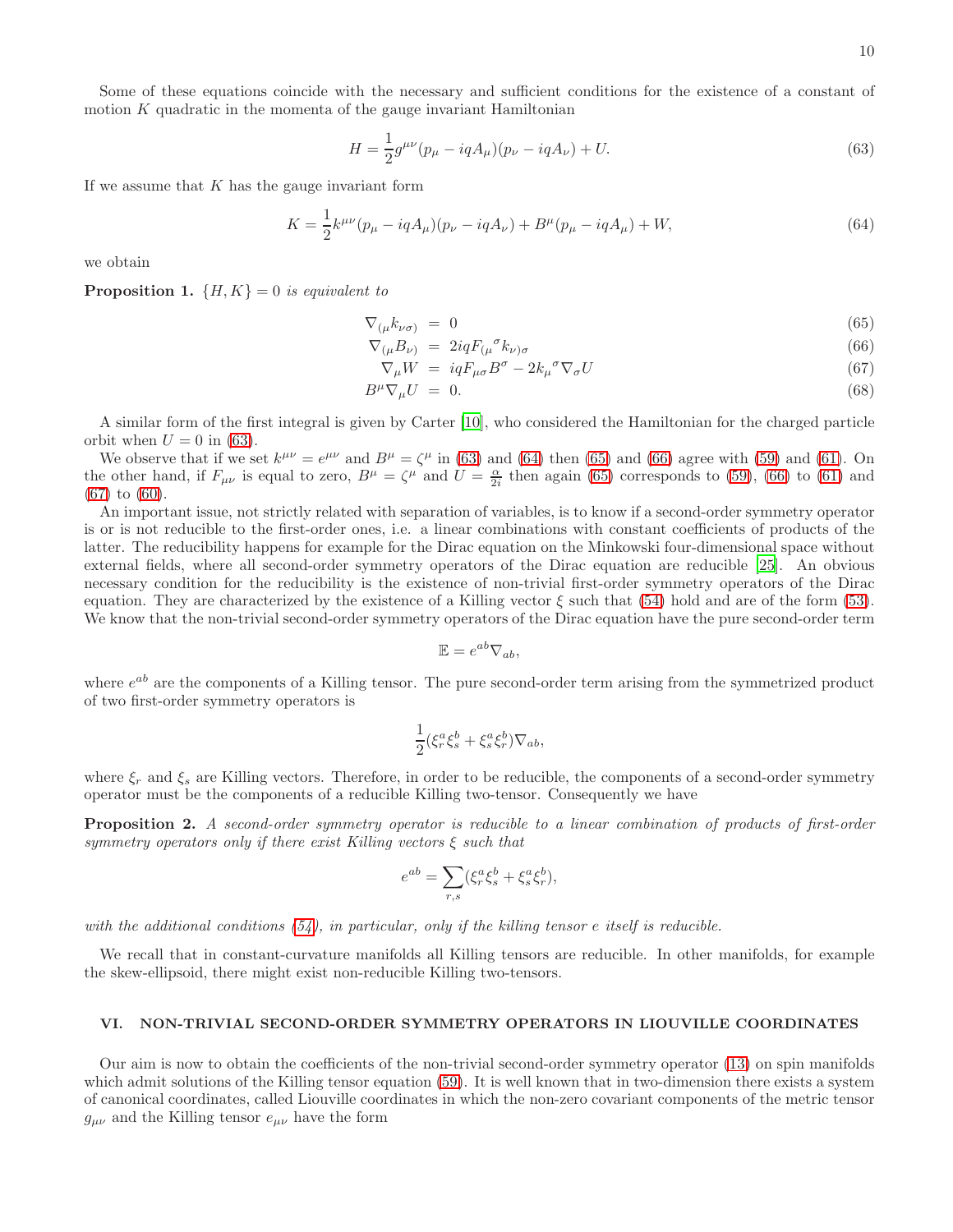$$
g_{11} = A(x) + B(y), \quad g_{00} = \eta g_{11},
$$

$$
e_{00} = -g_{00}B(y), \quad e_{11} = g_{11}A(x),
$$

where  $A$  and  $B$  are arbitrary smooth functions. Liouville coordinates are separable coordinates for the Hamilton-Jacobi, Helmholtz and Schrödinger equations. We now proceed to solve the equations [\(58\)](#page-8-2)-[\(62\)](#page-8-1) for the remaining coefficient functions  $\alpha$ ,  $\zeta^b$  and  $g'$ . The first equation of [\(58\)](#page-8-2) is equivalent to  $d(e dV) = 0$  which implies that V has the form (Appendix D)

$$
V = g^{00}v_0(x) + g^{11}v_1(y),
$$

where  $v_0(x)$  and  $v_1(y)$  are arbitrary smooth functions. Thus, the solution of [\(60\)](#page-8-1) is

$$
\alpha = 2iq \left( e^{00} v_0(x) + e^{11} v_1(y) \right).
$$

We now turn our attention to [\(61\)](#page-8-1), where we set  $A = 0$  anticipating the separation results exposed in Section VII. By solving the PDE system [\(61\)](#page-8-1) we obtain the following solution for  $\zeta^1$ ,

$$
\zeta^1 = -\frac{2f_1'(x)}{\sqrt{B(y)}},
$$

where  $f_1(x)$  is an arbitrary function of integration. Substituting this solution in [\(61\)](#page-8-1) and integrating the resulting sistem yields the solution for  $\zeta^0$ 

$$
\zeta^0 = f_2(y) - \frac{1}{2} f_1(x) \left( B^{-1/2} \right)',
$$

where  $f_2(y)$  is another arbitrary function and we use the integrability condition

$$
qF_{01} = iB^{-5/2} \left( B^2 f_1'' - \frac{3}{4} \eta \left( B^{5/2} f_2' - f_1 (B')^2 + \frac{2}{3} B f_1 B'' \right) \right).
$$

From the third equation of [\(58\)](#page-8-2) we obtain  $f_1 = c_1$ . By substituting this value into the fifth of (58) we get

$$
f_2 = -\frac{1}{2\eta} B^{5/2} B'(2\eta c_1 + \sqrt{\eta B}).
$$

Therefore, the expression of  $F_{01}$  becomes

$$
qF_{01} = \frac{i}{4\sqrt{\eta}} \left( \frac{B''B - B'}{B^2} \right) = \frac{iB}{4\sqrt{\eta}} R.
$$

By taking in account these results, the second and the fourth equations of [\(58\)](#page-8-2) gives the partial derivatives of  $\hat{V}$ , then, from the integrability condition we obtain  $v_0 = 0$  and, by integrating,

$$
\hat{V} = \frac{\sqrt{B^9 \eta^5 - c_2}}{\sqrt{B}}.
$$

Similarly, from  $(62)$  we can now integrate  $g'$  as

$$
g' = c_3 - \frac{1}{8} \left( \frac{B'}{B} \right)^2.
$$

We observe that, after all the assumptions made above,  $\alpha = \zeta^1 = 0$  and  $V = g^{11}v_1(y)$ . All the conditions of existence for non-trivial second-order symmetry operators are now fulfilled. However, we remark that the symmetry operator obtained in this way is not the most general one, for example, other solutions can be obtained by imposing conditions on B. Moreover, we see in Section VII how to build symmetry operators with zero force field F and unrestricted function  $B(y)$  associated with separation of variables.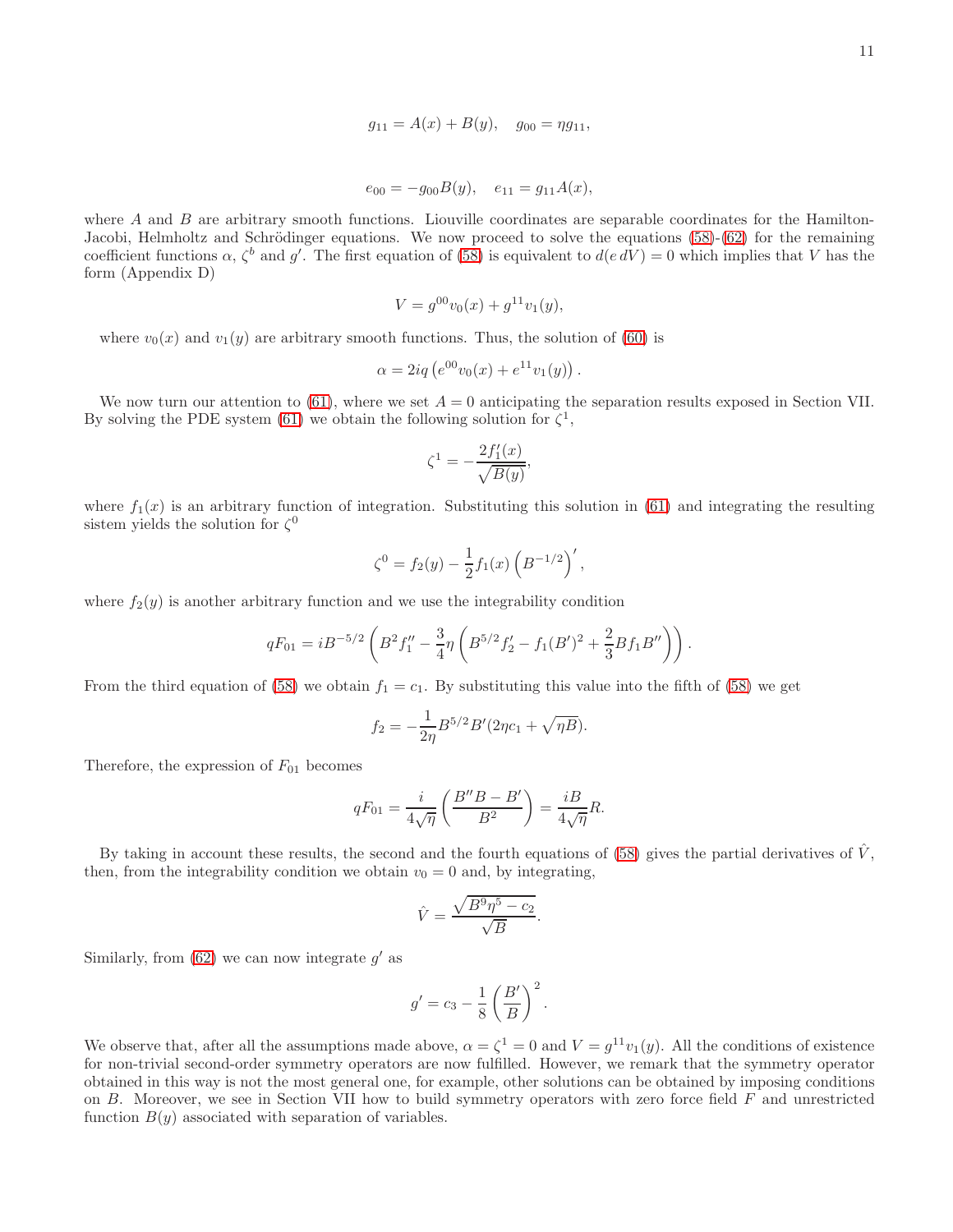# VII. SEPARATION OF VARIABLES

Following [\[27](#page-20-2), [34](#page-20-3)] we assume that a m-component spinor  $\psi$  depending on n variables  $q^i$  is, locally, multiplicatively separated if

$$
\psi = \prod_{i=1}^n \phi_i(q^i)\xi
$$

where  $\phi_i(q^i)$  are n diagonal invertible matrices of order  $m \times m$  and  $\xi$  a constant m spinor. The separation is complete, or regular, if the spinor  $\psi$  depends on  $nm$  constants  $c_i^j$  such that

$$
\det \frac{\partial (\phi^{-1}\partial_i \psi_j)}{\partial c_i^j} \neq 0,
$$

where  $\phi = \prod_{i=1}^{n} \phi_i(q^i)$ .

This definition is mutuated from the definition of complete separability for Hamilton-Jacobi and Schrödinger equations and essentialy means that a biunivocal correspondence exists between the family of the  $\psi$ , parametrized by  $(c_i^j)$ , and the parameters themselves.

In our case,  $n = m = 2$  and the independent parameters must be four. We assume  $q^0 = x, q^1 = y$  (from now on our coordinates indices run from 0 to 1) and we write a separated spinor as

$$
\psi = \begin{pmatrix} a_1(x)b_1(y) \\ a_2(x)b_2(y) \end{pmatrix}.
$$

The completeness condition becomes then

<span id="page-11-0"></span>
$$
\det\left(\frac{\partial (d\ln(a_j)/dx)}{\partial c_i^j}, \frac{\partial (d\ln(b_j)/dy)}{\partial c_i^j}\right) \neq 0.
$$
\n(69)

In [\[22](#page-20-16)] and [\[9\]](#page-20-17) it has been proved that second-order symmetry operators of the Dirac equation in two dimensional Riemannian and pseudo-Riemannian manifolds are strictly associated with second-order Killing tensors. Characteristic Killing tensors (they are KTs with all distinct eigenvalues and orthogonally integrable eigenforms) are associated with orthogonal separable coordinates for the Helmholtz equation. It is known that orthogonal separability of Dirac equation is possible only in Helmholtz-separable orthogonal coordinate systems. Given a second-order symmetry operator, is then natural to work in the separable coordinates determined by the Killing tensor associated to the symmetry operator, provided it is a characteristic one. Any symmetric Killing two-tensor is characteristic in Riemannian manifolds of dimension two, provided the Killing tensor is not proportional to the metric tensor. In two-dimensional Lorentzian manifolds there exist Killing 2-tensors not proportional to the metric but not characteristic. We assume here that the Killing tensor associated with the symmetry operator of the Dirac equation is characteristic. We remark that the requirement of reality often made about the eigenvalues and eigenvectors of the Killing tensor is not assumed here. In [\[19\]](#page-20-21) and [\[9](#page-20-17)] it is shown that the separation of variables in the complex case can be handled essentially in the same way as in the real case. In dimension two, if the Killing tensor is characteristic and if the Robertson condition is satisfied (i.e. the Ricci tensor is diagonalizable simultaneously with  $K$  or, equivalently, the Killing tensor and the Ricci tensor commute as endomorphisms on the tangent bundle) then the Laplace-Beltrami operator is completely separable in those orthogonal coordinate systems that diagonalize K and the differential operator  $\nabla_\mu (K^{\mu\nu}\nabla_\nu)$  commutes with it (see [\[4,](#page-20-4) [5](#page-20-22)] and references therein for separation of Helmholtz and Schrödinger equations on n-dimensional Riemannian or pseudo-Riemannian manifolds). When the separation of variables is associated with first-order symmetry operators [\[27\]](#page-20-2) we can again relate the separation of variables to second-order symmetry operators, since the square of a first-order symmetry operator is a second-order one. It follows that separation of variables of the Dirac equation, at least in dimension two, can always be understood by means of second-order symmetry operators, as is the case for the separation of the Helmholtz or Schrödinger equation.

We remark that in Liouville manifolds the Ricci tensor is always diagonalized in the separable coordinates, therefore the Robertson condition always holds. Hence,

**Proposition 3.** The existence of a characteristic Killing 2-tensor K on a Liouville manifold, implies the complete (or regular) separation of the Helmholtz equation in the coordinates associated with  $K$ .

A detailed discussion of complete, regular, non-regular and constrained separation is given in [\[4,](#page-20-4) [14](#page-20-23), [27,](#page-20-2) [34\]](#page-20-3). For example, in the case of complete or regular separability, the orthogonal separable coordinates for the geodesic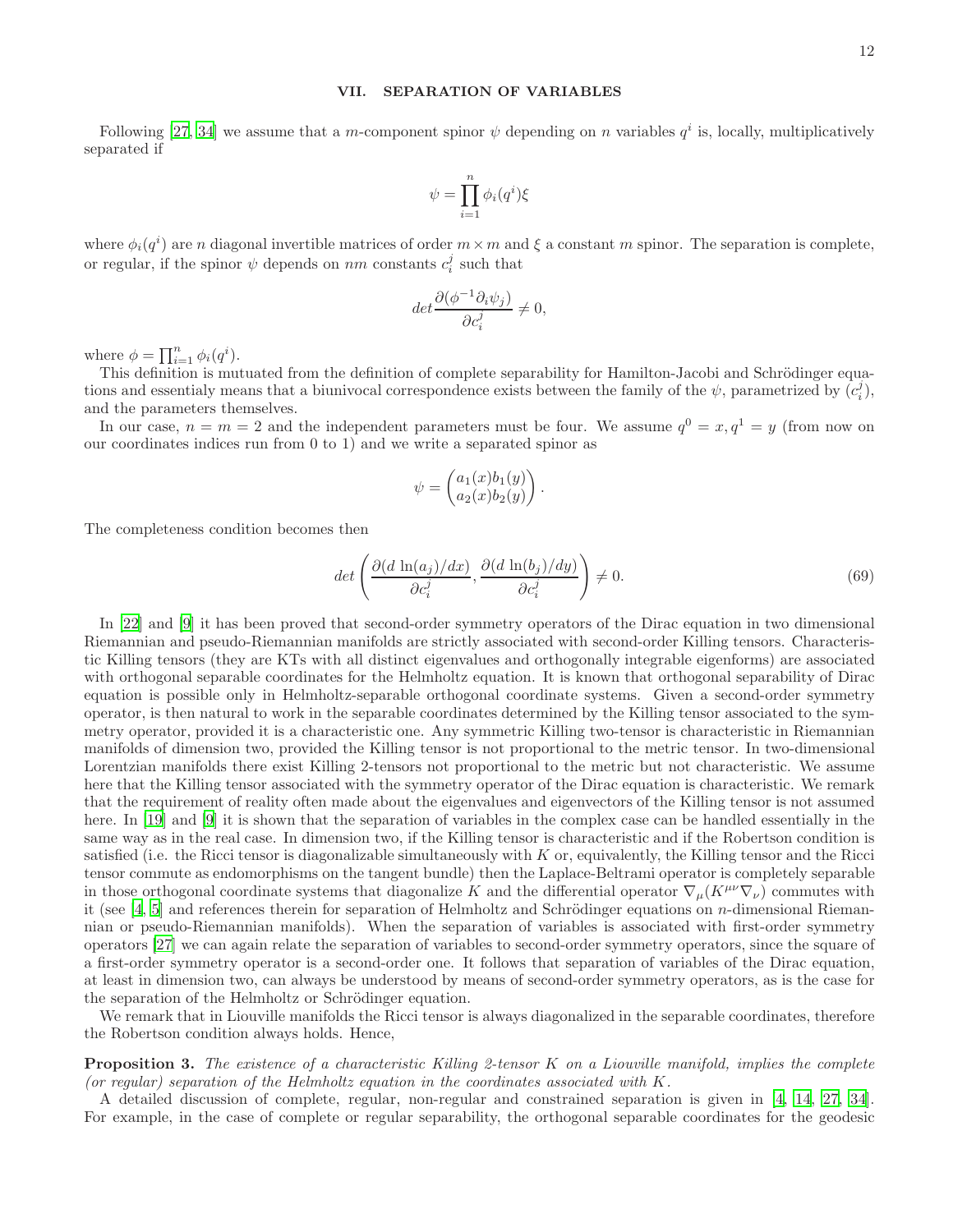Hamilton-Jacobi or Schrödinger equations coincide with the Stäckel systems, Killing tensors determine the separable coordinates and in  $\mathbb{E}^3$  they are the familiar Cartesian, spherical, cylindrical etc coordinates, i.e. confocal quadrics. When the separation is no longer complete, the type of separable orthogonal systems changes considerably. For example, in  $\mathbb{E}^3$  with energy fixed equal to zero, the geodesic Schrödinger equation becomes the Laplace equation, conformal Killing tensors determine the separable coordinates and these include toroidal, six-spheres, prolate spheroidal coordinates etc., i.e. confocal cyclids, that are fourth-degree surfaces [\[13](#page-20-24)].

In the following we choose the Dirac representation of the Clifford algebra, namely

$$
\gamma^0 = \begin{pmatrix} 1 & 0 \\ 0 & -1 \end{pmatrix}, \quad \gamma^1 = \begin{pmatrix} 0 & -k \\ k & 0 \end{pmatrix}, \quad \gamma = \gamma_0 \gamma_1 = \begin{pmatrix} 0 & -\eta k \\ -\eta k & 0 \end{pmatrix}.
$$

The most general covariant potential that can be present in the Dirac equation is a combination of an electro-magnetic term  $\gamma^{\mu}A_{\mu}$ , a scalar term  $\hat{V}$  and a pseudoscalar term  $\hat{V}\gamma$ , see for example [\[35\]](#page-20-25) and references therein, responsible for nuclear and other type of fermion interactions. By using the same notation of [\[9\]](#page-20-17), the Dirac equation becomes, where we use the form  $(e_a^{\mu})$  of the spin-frame components,

<span id="page-12-2"></span>
$$
\left[ \begin{pmatrix} ie_0^0 & -ike_1^0 \\ike_1^0 & -ie_0^0 \end{pmatrix} \partial_x + \begin{pmatrix} ie_0^1 & -ike_1^1 \\ike_1^1 & ie_0^1 \end{pmatrix} \partial_y + \tilde{C} \right] \psi = \mu \psi,
$$
\n(70)

where  $k = i$  for Riemannian and  $k = 1$  for Lorentzian metrics, i.e.  $k = \sqrt{-\eta}$ , and

<span id="page-12-4"></span>
$$
\tilde{C} = \frac{i}{2} \epsilon^{ab} e_a^{\mu} \Gamma_{\mu}^{01} \gamma_b - q e_a^{\mu} A_{\mu} \gamma^a - V \mathbb{I} - \hat{V} \gamma,
$$
\n(71)

In [\[9,](#page-20-17) [22](#page-20-16), [26\]](#page-20-13) the multiplicative separation scheme D5 for the general system of first-order partial differential equations of eigenvalue type in two dimensions

<span id="page-12-3"></span>
$$
\mathbb{D}_5 = \begin{pmatrix} 0 & X_2(x) \\ X_3(x) & 0 \end{pmatrix} \partial_x + \begin{pmatrix} Y_1(y) & 0 \\ 0 & Y_4(y) \end{pmatrix} \partial_y + \begin{pmatrix} C_1(y) & C_2(x) \\ C_3(x) & C_4(y) \end{pmatrix},
$$
(72)

has been identified as the only separation scheme for the Dirac equation in dimension two uniquely associated with the existence of non-reducible second-order symmetry operators. More precisely, the Dirac equation in dimension two  $\mathbb D$  is multiplicatively separable in coordinates  $(x, y)$  iff there exist non-null functions  $R_i$  such that

$$
\mathbb{D} = \begin{pmatrix} R_1 & 0 \\ 0 & R_2 \end{pmatrix} \mathbb{D}_5. \tag{73}
$$

If we assume that the two-spinor solution of the Dirac equation is multiplicatively separated,

$$
\psi = \begin{pmatrix} a_1(x)b_1(y) \\ a_2(x)b_2(y) \end{pmatrix},
$$

then the separated equations are

<span id="page-12-5"></span>
$$
\begin{cases}\n(X_3 \partial_x + C_3)a_1 = \nu_2 a_2 \\
(X_2 \partial_x + C_2)a_2 = \nu_1 a_1 \\
(Y_1 \partial_y + C_1 - \mu)b_1 = -\nu_1 b_2 \\
(Y_4 \partial_y + C_4 - \mu)b_2 = -\nu_2 b_1,\n\end{cases}
$$
\n(74)

From [\[26](#page-20-13)] we know that the symmetry operator K associated with the separation scheme D5 is given by the decoupling equations

<span id="page-12-0"></span>
$$
\begin{cases}\n(X_2 \partial_x + C_2)(X_3 \partial_x + C_3)a_1 = \nu a_1, \\
(X_3 \partial_x + C_3)(X_2 \partial_x + C_2)a_2 = \nu a_2,\n\end{cases}
$$
\n(75)

where  $\nu = \nu_1 \nu_2$ , the product of the separation constants, is the eigenvalue of the symmetry operator. The remaining decoupling relations

<span id="page-12-1"></span>
$$
\begin{cases}\n(Y_4 \partial_y + C_4 - \mu)(Y_1 \partial_y + C_1 - \mu)b_1 = \nu b_1 \\
(Y_1 \partial_y + C_1 - \mu)(Y_4 \partial_y + C_4 - \mu)b_2 = \nu b_2,\n\end{cases}
$$
\n(76)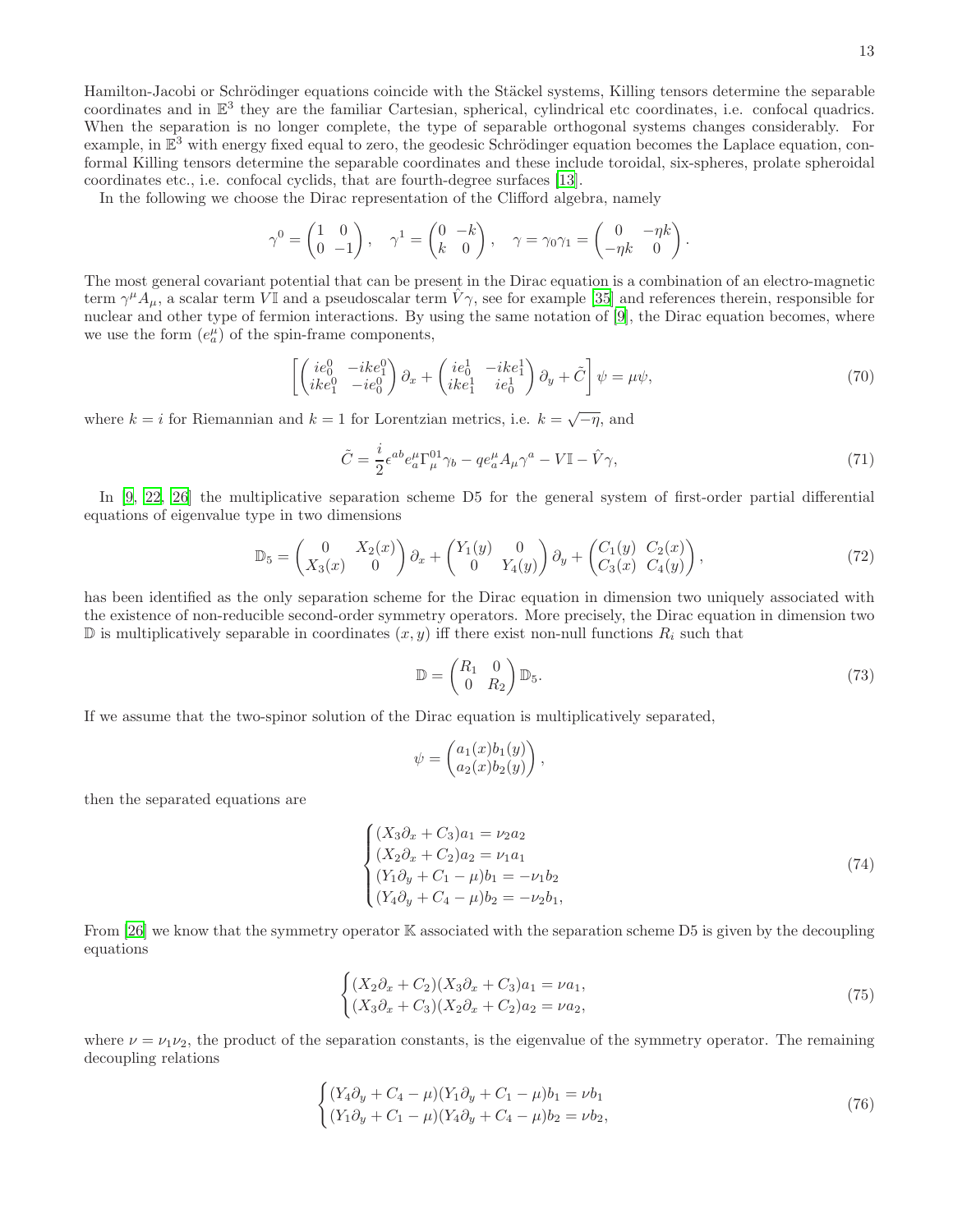14

do not define symmetry operators. Since we are interested in the spinor's components  $\psi_1, \psi_2$  and not on the single factors  $a_i$ ,  $b_i$ , the only conditions to be satisfied by the solutions of the decoupled equations are not the separated equations but

<span id="page-13-0"></span>
$$
\begin{cases}\n\nu a_1 b_1 = -(X_2 a_2' + C_2 a_2)(Y_4 b_2' + C_4 b_2 - \mu b_2), \\
\nu a_2 b_2 = -(X_3 a_1' + C_3 a_1)(Y_1 b_1' + C_1 b_1 - \mu b_1),\n\end{cases} \tag{77}
$$

obtained by multiplying together suitable pairs of the separated equations. It is then evident that the spinor, solution of the Dirac equation, will depend on the parameters  $\mu$  and  $\nu$ , that are the eigenvalues of the Dirac operator and of its symmetry operator, and not on the  $\nu_i$  introduced in the separation procedure, where the primes denote derivatives with respect to the arguments.

We observe that the four decoupled equations [\(75\)](#page-12-0) and [\(76\)](#page-12-1) in the four unknown  $(a_i)$ ,  $(b_i)$  require, being all secondorder differential equations in normal form, a total of eight arbitrary constants in order to be completely integrable (complete or regular separation). Moreover, the two equations [\(77\)](#page-13-0) are, due to the separation of variables, equivalent to four first-order equations in  $(a_i)$ ,  $(b_i)$ , so that four of the constants in the solutions are determined by them. The remaining parameters are  $\mu$ ,  $\nu$  and two integration constants.

As in [\[26](#page-20-13)], we do not consider here the case  $\mu = 0$  in full generality. This means that, when  $\mu = 0$ , the conditions of separability given here are sufficient but not necessary, as it is the case for the Hamilton-Jacobi or Schrödinger equations with zero energy. From [\[26](#page-20-13)] we have  $R_1(y)$ ,  $R_2(y)$ , that we can assume real without restrictions (the dual possibility  $R_1(x)$ ,  $R_2(x)$  is equivalent after the exchange  $x \leftrightarrow y$ . By comparing [\(70\)](#page-12-2) and [\(72\)](#page-12-3) it follows that

$$
e_0^0 = e_1^1 = 0
$$
,  $e_1^0 = \frac{i}{k} R_1 X_2$ ,  $e_0^1 = R_1 \overline{Y}_1$ ,

being as in [\[26\]](#page-20-13)  $Y_j = i\overline{Y}_j$  where the  $\overline{Y}_j$  are real functions. Since the  $(e_a^{\mu})$  must be real, we remark that  $k = i$  implies  $X_2$  real, and  $k = 1$  implies  $X_2$  pure imaginary. Moreover

$$
R_2 = R_1
$$
,  $\bar{Y}_4 = -\bar{Y}_1$ ,  $X_3 = -X_2$ ,

and

<span id="page-13-1"></span>
$$
g_{00} = \eta(\frac{i}{k}R_1X_2)^{-2}, \quad g_{11} = (R_1\bar{Y}_1)^{-2}.
$$
\n(78)

We remark that, up to now, the introduction of external fields does not interfere with the results of [\[26\]](#page-20-13) and [\[9\]](#page-20-17). The term term  $\tilde{C} = R_1 C$  of the Dirac operator [\(71\)](#page-12-4) becomes

$$
\tilde{C} = \frac{1}{4} \begin{pmatrix} 2ke_1^{\mu} \Gamma_{\mu}^{01} & 2ie_0^{\mu} \Gamma_{\mu}^{01} \\ -2ie_0^{\mu} \Gamma_{\mu}^{01} & -2ke_1^{\mu} \Gamma_{\mu}^{01} \end{pmatrix} - qR_1 \begin{pmatrix} \bar{Y}_1 A_1 & -iX_2 A_0 \\ iX_2 A_0 & -\bar{Y}_1 A_1 \end{pmatrix} - \begin{pmatrix} V & -\eta k \hat{V} \\ -\eta k \hat{V} & V \end{pmatrix},
$$
\n(79)

We assume that the mass term  $mc^2$ , where c is the speed of the light and m is the mass of the particle, is absorbed by the arbitrary constant in the potentials. We know from [\[26\]](#page-20-13) and [\[9](#page-20-17)] that separation of the Dirac equation in dimension two is possible only if one of the coordinates is, up to rescaling, geodesically ignorable  $(q^i$  is geodesically ignorable iff  $\partial_i g_{jk} = 0 \ \forall j, k$  and it is easy to check that the introduction of the external fields is immaterial in this respect. Then, from [\(78\)](#page-13-1) we have that it is not restrictive to assume  $X_2 = -ik$ , in order to have real spin frame components for any possible value of  $k$ , so that the metric depends on  $y$  only. Hence, essentially two coordinate systems are associated with this type of separation, the Liouville coordinates and the "polar" coordinates discussed below.

#### Liouville coordinates

If we require that the metric is in Liouville form  $g_{11} = A(x) + B(y)$ ,  $g_{00} = \eta g_{11}$ , it follows that  $A = 0$  and we can set without restrictions

$$
R_1 = \beta(y)^{-1}, \quad X_2 = -ik, \quad \bar{Y}_1 = 1,
$$

so that  $B(y) = \beta(y)^2$ . Consequently, the Dirac operator becomes

$$
\mathbb{D} = \frac{ik}{\beta} \begin{pmatrix} 0 & -1 \\ 1 & 0 \end{pmatrix} \partial_x + \frac{i}{\beta} \begin{pmatrix} 1 & 0 \\ 0 & -1 \end{pmatrix} \partial_y + \begin{pmatrix} \frac{i\beta'}{2\beta^2} + \frac{q}{\beta}A_1 - V & -\frac{kq}{\beta}A_0 + \eta k\hat{V} \\ \frac{kq}{\beta}A_0 + \eta k\hat{V} & -\frac{i\beta'}{2\beta^2} - \frac{q}{\beta}A_1 - V \end{pmatrix}
$$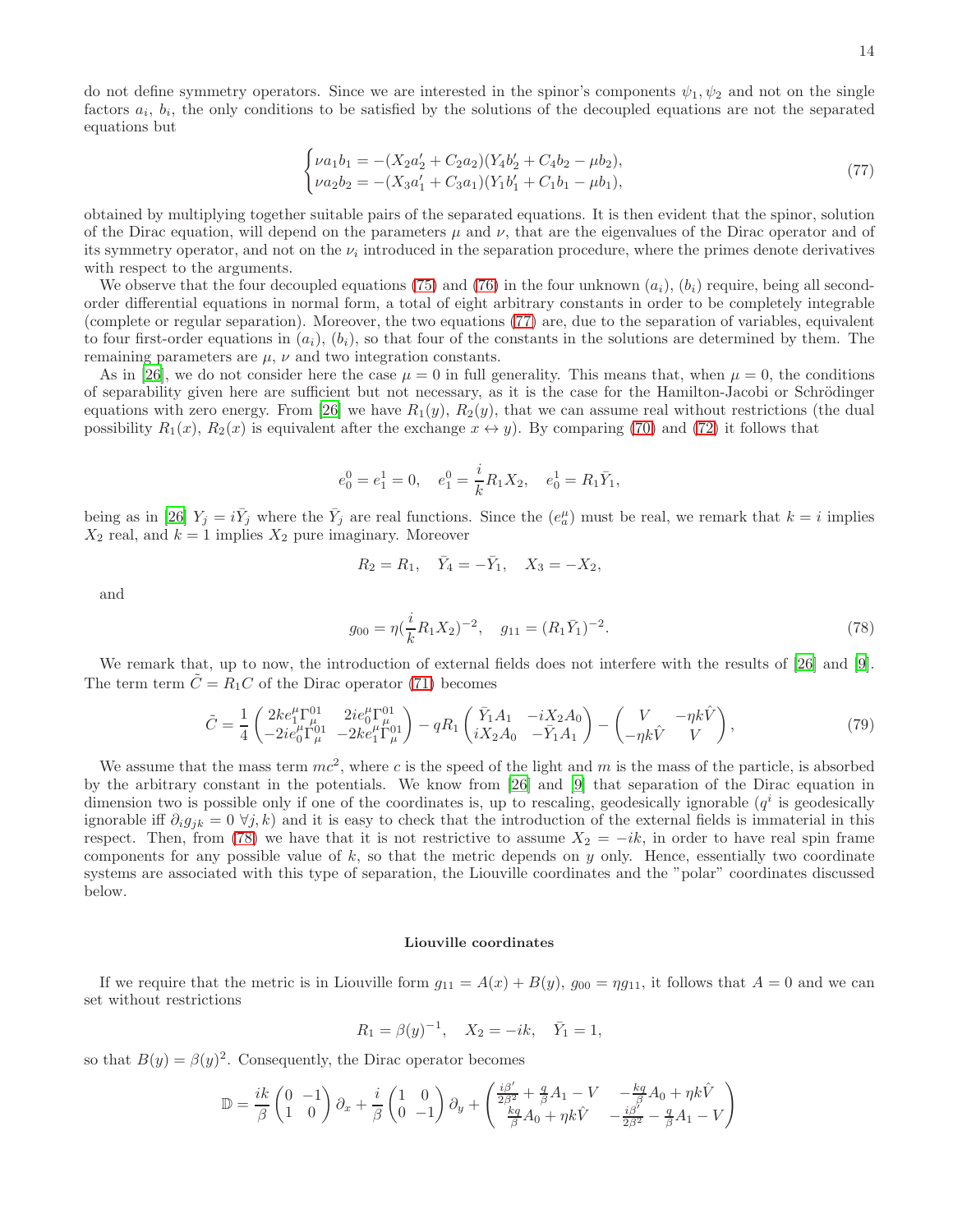and, consequently, we have

<span id="page-14-1"></span>
$$
\begin{cases}\nqA_0 = \frac{1}{2k}(C_3(x) - C_2(x)), \\
qA_1 = \frac{1}{2}\left(C_1(y) - C_4(y) - i\frac{\beta'}{\beta}\right), \\
V = -\frac{1}{2\beta}(C_1(y) + C_4(y)) \\
\hat{V} = \frac{1}{2k\eta\beta}(C_2(x) + C_3(x)).\n\end{cases} (80)
$$

From these relations, since  $g_{11} = \beta^2$  and in these coordinates  $g^{ii} = g_{ii}^{-1}$ , we have (see Appendix D)

**Proposition 4.** In Liouville coordinates the vector potential  $A_\mu$  separable in the scheme D5 is necessarily exact and the force field  $F_{\mu\nu} = \partial_{\mu}A_{\nu} - \partial_{\nu}A_{\mu}$  is equal to zero.

Moreover,

Proposition 5. In Liouville coordinates, the scalar and pseudoscalar potentials are compatible with separation of variables in the scheme D5 only if  $V^2$  and  $\hat{V}^2$  are Stäckel multipliers, that is only if

$$
d(e \, d(V^2)) = 0, \quad d(e \, d(\hat{V}^2)) = 0.
$$

The computation of [\(75\)](#page-12-0) provides the operator

<span id="page-14-0"></span>
$$
\eta \left[ \left( -\partial_{xx}^2 + 2iqA_0 \partial_x + iq\partial_x A_0 + q^2 A_0^2 - \beta^2 \hat{V}^2 \right) \mathbb{I} + i\eta \beta \partial_x \hat{V} \begin{pmatrix} 1 & 0 \\ 0 & -1 \end{pmatrix} \right] \psi = \nu \psi,
$$
\n(81)

and the remaining decoupling relations [\(76\)](#page-12-1) become

<span id="page-14-2"></span>
$$
\left[ \left( \partial_{yy}^{2} + \left( \frac{\beta'}{\beta} - 2iqA_{1} \right) \partial_{y} + \frac{\beta''}{2\beta} - \frac{1}{4} \left( \frac{\beta'}{\beta} \right)^{2} - q^{2}A_{1}^{2} - i \frac{\beta'}{\beta} q A_{1} - i q \partial_{y} A_{1} + \beta^{2} V^{2} + 2\mu \beta V + \mu^{2} \right) \mathbb{I} + i \partial_{y} (\beta V) \begin{pmatrix} 1 & 0 \\ 0 & -1 \end{pmatrix} \right] \psi = \nu \psi.
$$
\n(82)

It is possible to check that the separated decoupling operator given by [\(81\)](#page-14-0) commutes with the Dirac operator [\[26\]](#page-20-13). Therefore, we have

Proposition 6. In Liouville coordinates, the vector, scalar and pseudoscalar potentials are compatible with separation of variables in the scheme D5 associated with a symmetry operator if and only if they are of the form [\(80\)](#page-14-1).

We remark that the first-order terms in [\(81\)](#page-14-0) and [\(82\)](#page-14-2) disappear if

<span id="page-14-4"></span>
$$
qA_0 = 0, \quad qA_1 = -\frac{i\beta'}{2\beta}.
$$
 (83)

The exactness of  $(A_\mu)$  assures that such a term can always be introduced without affecting the physics of the system, apart from some effect on the phase of the spinors (Aharonov-Bohm effect) and corresponds to the gauge invariance discussed in Section II. Applications of the freedom of choice of a phase factor for the spinor are made for example in [\[18](#page-20-8)] and [\[33\]](#page-20-12) in order to simplify the Dirac equation in curvilinear coordinates.

With this choice of  $(A_\mu)$ , for any  $\beta(y)$  the decoupling relations [\(81\)](#page-14-0) and [\(82\)](#page-14-2) give respectively

<span id="page-14-3"></span>
$$
\begin{cases}\n-\eta \left(a_1''(x) + \beta(\beta \hat{V}^2 - i\eta \partial_x \hat{V})\right) a_1 = \nu a_1(x), \\
-\eta \left(a_2''(x) + \beta(\beta \hat{V}^2 + i\eta \partial_x \hat{V})\right) a_2 = \nu a_2(x), \\
b_1''(y) + \left(i\partial_y(\beta V) + (\beta V + \mu)^2\right) b_1(y) = \nu b_1(y), \\
b_2''(y) + \left(-i\partial_y(\beta V) + (\beta V + \mu)^2\right) b_2(y) = \nu b_2(y).\n\end{cases}
$$
\n(84)

We now substitute the [\(80\)](#page-14-1), with  $g_{00} = \eta \beta^2$ ,  $g_{11} = \beta^2$ ,  $g_{01} = g_{10} = 0$ , into the equations [\(48\)](#page-7-0) determining the covariant second-order symmetry operator obtained in Section V. After some computations we obtain

Proposition 7. The second-order symmetry operator [\(81\)](#page-14-0) associated with the separable Liouville coordinates is determined by the following conditions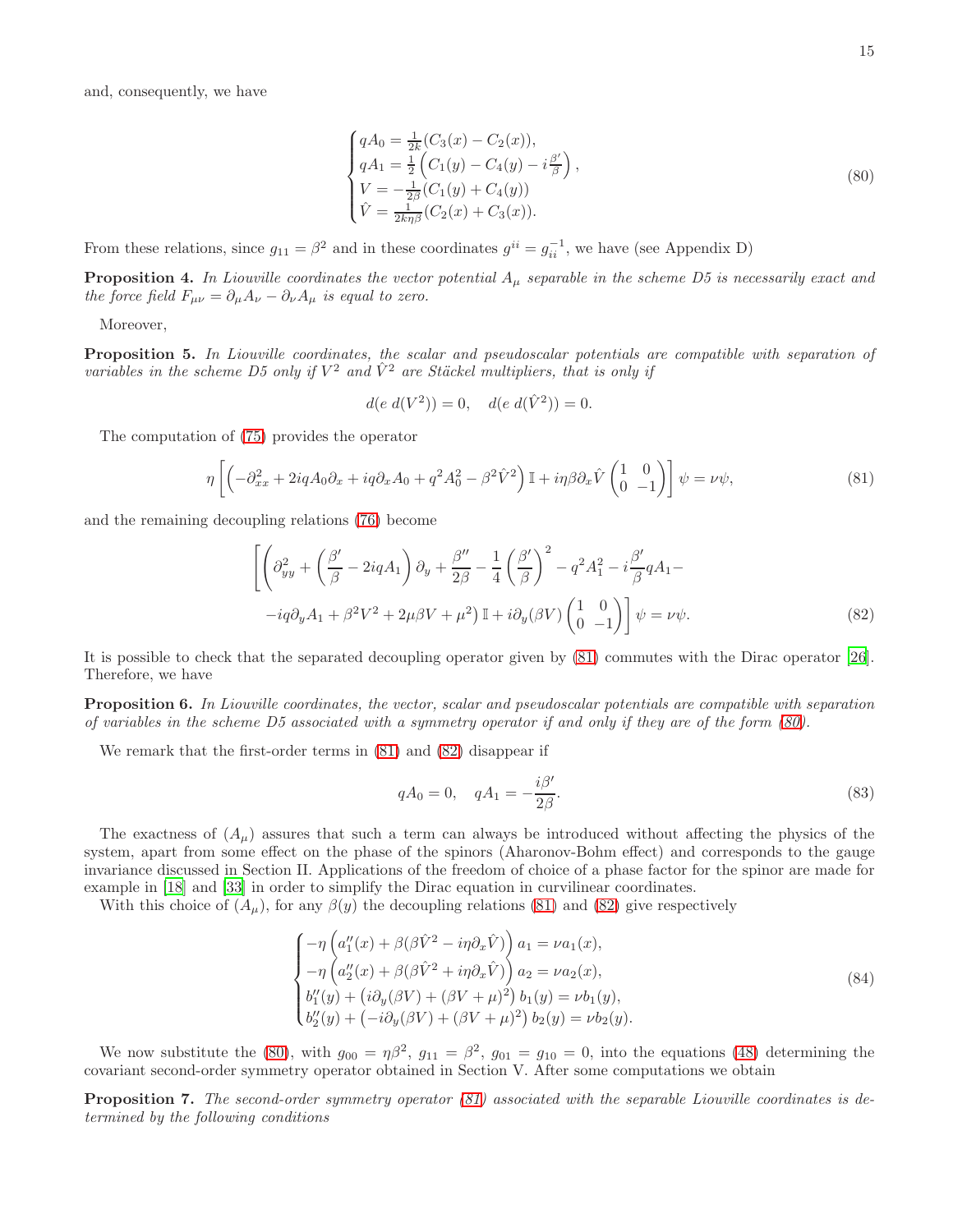i) e is the canonical Killing tensor associated with the Liouville coordinates:  $e_{00} = -\eta \beta^4$ ,  $e_{10} = e_{01} = e_{11} = 0$ .

- $ii)$   $\alpha$  is zero,
- iii)  $\alpha^{\mu}$  is the zero vector,
- $iv) \in \mathcal{S}$  is the zero vector,
- $v)$  the function  $g'$  is given, up to additive constants, by

$$
g' = \frac{1}{4} \left( (C_2(x) + C_3(x))^2 + \left(\frac{\beta'}{\beta}\right)^2 \right).
$$

Remarkably, for  $\nu = 0$  the equations [\(84\)](#page-14-3) are in the form  $z'' - (w^2 + w')z = 0$ , with  $w = \pm i\eta\beta\hat{V}$  for the  $a_i$  and  $w = \pm (i\beta V - i\mu)$  for the  $b_i$ . The general solution of these equations is in this case [\[28\]](#page-20-26)

$$
z(r) = c_1 z^0 + c_2 z^0 \int \frac{dr}{(z^0)^2}, \quad z^0 = e^{\int w(r) dr}
$$

In general, for  $V = \hat{V} = 0$  the decoupling equations of above can be easily integrated, giving, after the imposition of [\(74\)](#page-12-5) and [\(77\)](#page-13-0)

<span id="page-15-0"></span>
$$
\begin{cases}\n\psi_1 = \left(c_1 e^{\frac{\sqrt{\nu}}{k}x} + c_2 e^{-\frac{\sqrt{\nu}}{k}x}\right) \left(d_1 \sin \sqrt{\mu^2 - \nu}y + d_2 \cos \sqrt{\mu^2 - \nu}y\right), \\
\psi_2 = \left(c_3 e^{\frac{\sqrt{\nu}}{k}x} + c_4 e^{-\frac{\sqrt{\nu}}{k}x}\right) \left(d_3 \sin \sqrt{\mu^2 - \nu}y + d_4 \cos \sqrt{\mu^2 - \nu}y\right),\n\end{cases} (85)
$$

.

where  $c_3 = i(\nu)^{-\frac{1}{2}}c_1$ ,  $c_4 = -i(\nu)^{-\frac{1}{2}}c_2$ ,  $d_3 = d_1\mu + id_2\sqrt{\mu^2 - \nu}$ ,  $d_4 = d_2\mu - id_1\sqrt{\mu^2 - \nu}$ .

We remark that the Dirac equation in this case is "geodesic", since no external force field is active, even though a non-null vector potential is present. We remark that, even if four constants  $c_i$  are given in [\(85\)](#page-15-0), what is relevant for the completeness [\(69\)](#page-11-0) of the solution are the ratios  $a'_i/a_i$  and  $b'_i/b_i$ . Therefore, two parameters disappear and we are left with the ratios, say,  $c_1/c_2$ ,  $d_1/d_2$  and the dynamical parameters  $\mu$  and  $\nu$  only.

An interesting example of Hamilton-Jacobi and Schrödinger equations with scalar potentials separable in these coordinates on curved spaces can be found in [\[7](#page-20-27)]. The classical Hamiltonian given there is considered under different quantizations and represents a generalization of the harmonic oscillator to conformally flat n-dimensional Riemannian manifolds. We rewrite it for the two-dimensional Riemannian or pseudo-Riemannian case in Liouville coordinates as

$$
H = \frac{e^{-2y}}{2(1 + \lambda e^{2y})} (\eta p_x^2 + p_y^2) + \frac{\omega^2 e^{2y}}{2(1 + \lambda e^{2y})},
$$

where  $\lambda$  and  $\omega$  are parameters. From the expression of the metric tensor and from [\(80\)](#page-14-1) it is evident that in the corresponding Dirac equation,  $C_1$ ,  $C_4$  can be chosen so that V coincides with the scalar potential of H and  $A_1 = -\frac{i\beta'}{2\beta}$ , while  $C_2 = C_3 = 0$  give  $A_0 = \hat{V} = 0$ .

#### "Polar" coordinates

It can be useful for computation to choose coordinates such that the metric is in the form  $g_{00} = \eta B(y)$ ,  $g_{11} = 1$ . We call these "polar" coordinates. They are related to Liouville coordinates of above by a simple reparametrization. We remark that in this case also the Robertson condition is satisfied. Then, we can choose

$$
R_1 = \beta(y)^{-1}, \quad X_2 = -ik, \quad \bar{Y}_1 = \beta(y).
$$

so that  $B(y) = \beta(y)^2$ . Then, the Dirac operator is

$$
\mathbb{D} = \frac{ik}{\beta} \begin{pmatrix} 0 & -1 \\ 1 & 0 \end{pmatrix} \partial_x + \begin{pmatrix} i & 0 \\ 0 & -i \end{pmatrix} \partial_y + \begin{pmatrix} \frac{i\beta'}{2\beta} + qA_1 - V & -\frac{kq}{\beta}A_0 + \eta k\hat{V} \\ \frac{kq}{\beta}A_0 + \eta k\hat{V} & -\frac{i\beta'}{2\beta} - qA_1 - V \end{pmatrix}.
$$

Therefore, we have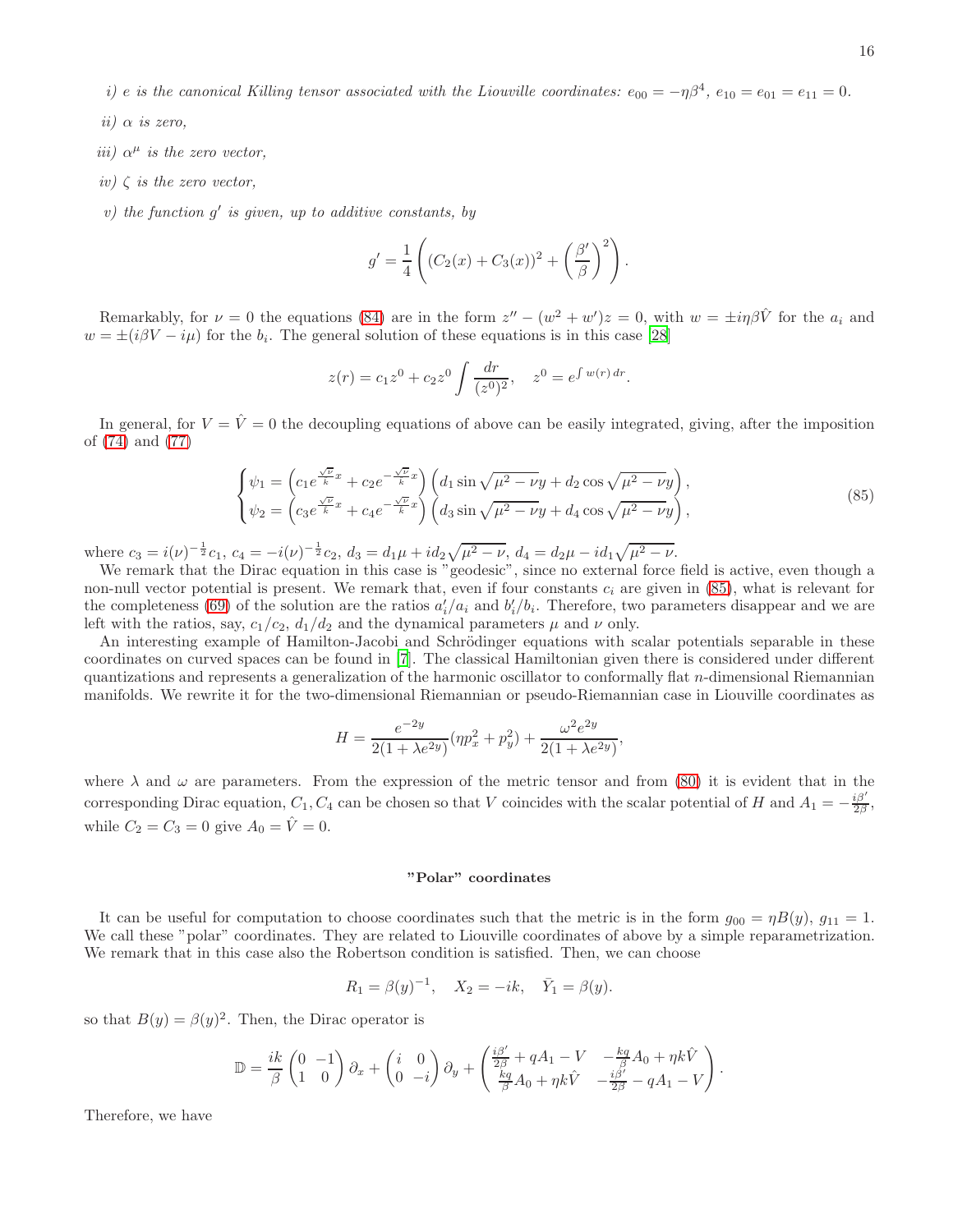<span id="page-16-2"></span>
$$
\begin{cases}\nqA_0 = \frac{1}{2k}(C_3(x) - C_2(x)), \\
qA_1 = \frac{1}{2}(C_1(y) - C_4(y) - i\beta'), \\
V = -\frac{1}{2\beta}(C_1(y) + C_4(y)) \\
\hat{V} = \frac{1}{2k\eta\beta}(C_2(x) + C_3(x)).\n\end{cases} (86)
$$

Hence,

**Proposition 8.** In "Polar" coordinates the vector potential  $A_\mu$  separable in the scheme D5 is necessarily exact and the force field  $F_{\mu\nu} = \partial_{\mu}A_{\nu} - \partial_{\nu}A_{\mu}$  is equal to zero.

and, as for the Liouville coordinates, we have

Proposition 9. In "Polar" coordinates, the scalar and pseudoscalar potentials are compatible with separation of variables in the scheme D5 only if  $V^2$  and  $\hat{V}^2$  are Stäckel multipliers. That is, only if

$$
d(e \ d(V^2)) = 0, \quad d(e \ d(\hat{V}^2)) = 0.
$$

The computation of [\(75\)](#page-12-0) gives the operator

<span id="page-16-0"></span>
$$
\eta \left[ \left( -\partial_{xx}^2 + 2iqA_0 \partial_x + iq\partial_x A_0 + q^2 A_0^2 - \beta^2 \hat{V}^2 \right) \mathbb{I} + i\eta \beta \partial_x \hat{V} \begin{pmatrix} 1 & 0 \\ 0 & -1 \end{pmatrix} \right] \psi = \nu \psi,
$$
\n(87)

and the remaining decoupling relations [\(76\)](#page-12-1) become

<span id="page-16-1"></span>
$$
\left[ \left( \beta^2 \partial_{yy}^2 + 2\beta (\beta' - iqA_1) \partial_y + \frac{1}{2} \beta \beta'' + \frac{1}{4} (\beta')^2 - q^2 A_1^2 - iq \beta \partial_y A_1 + \right. \\ \left. + \beta^2 V^2 + 2\mu \beta V + \mu^2 \right) \mathbb{I} + i\beta \partial_y (\beta V) \begin{pmatrix} 1 & 0 \\ 0 & -1 \end{pmatrix} \right] \psi = \nu \psi. \tag{88}
$$

Again, the [\(87\)](#page-16-0) determine a symmetry operator. We observe that the first-order terms in [\(87\)](#page-16-0) and [\(88\)](#page-16-1) disappear if

<span id="page-16-3"></span>
$$
qA_0 = 0, \quad qA_1 = -i\beta'.\tag{89}
$$

With this choice, the decoupled equations become

<span id="page-16-4"></span>
$$
\begin{cases}\n-\eta \left(a_1''(x) + \beta(\beta \hat{V}^2 - i\eta \partial_x \hat{V})\right) a_1 = \nu a_1(x), \\
-\eta \left(a_2''(x) + \beta(\beta \hat{V}^2 + i\eta \partial_x \hat{V})\right) a_2 = \nu a_2(x), \\
\beta^2 b_1''(y) + \left(\left(\frac{\beta'}{2}\right)^2 + i\beta \partial_y(\beta V) + (\beta V + \mu)^2\right) b_1(y) = \nu b_1(y), \\
\beta^2 b_2''(y) + \left(\left(\frac{\beta'}{2}\right)^2 - i\beta \partial_y(\beta V) + (\beta V + \mu)^2\right) b_2(y) = \nu b_2(y).\n\end{cases}
$$
\n(90)

The second-order operator is determined by the same decoupling relations as for the Liouville coordinates.

Proposition 10. In "Polar" coordinates, the vector, scalar and pseudoscalar potentials are compatible with separation of variables in the scheme D5 associated with a symmetry operator if and only if they are of the form [\(86\)](#page-16-2).

The substitution of these conditions into the into the equations [\(48\)](#page-7-0) in the case of "polar" coordinates gives

Proposition 11. The second-order symmetry operator [\(87\)](#page-16-0) associated with the separable "Polar" coordinates is determined by the following conditions

- i) e is the canonical Killing tensor associated with the Polar coordinates (the same as for the Liouville coordinates):  $e_{00} = -\eta \beta^4$ ,  $e_{10} = e_{01} = e_{11} = 0$ .
- ii)  $\alpha$  is zero,
- iii)  $\alpha^{\mu}$  is the zero vector,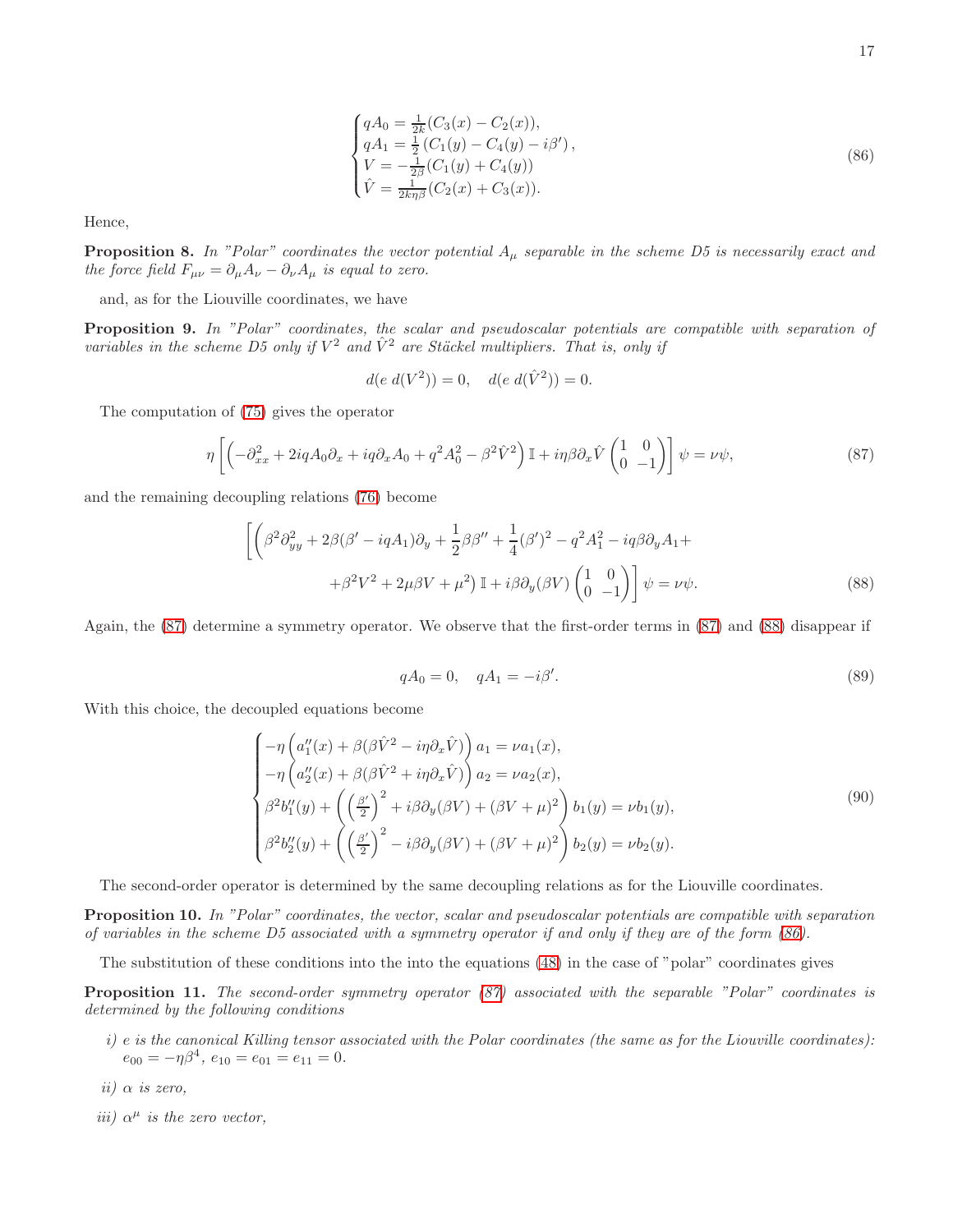- $iv) \zeta$  is the zero vector,
- $v)$  the function  $g'$  is given, up to additive constants, by

$$
g' = \frac{1}{4} ((C_2(x) + C_3(x))^2 + (\beta')^2).
$$

By choosing  $\beta = y$ , we get  $g_{00} = \eta y^2$ ,  $g_{11} = 1$ , and we are dealing with the true polar coordinates in Euclidean or Minkowski plane. The scalar potential  $V = \frac{h}{y}$  determines the Kepler-Coulomb system. In this case, our Dirac equation with [\(89\)](#page-16-3) and  $\hat{V}=0$  yields the solution

<span id="page-17-0"></span>
$$
\begin{cases}\n\psi_1 = \left(c_5 e^{\frac{\sqrt{\nu}}{k}x} + c_6 e^{-\frac{\sqrt{\nu}}{k}x}\right) \left(c_1 y^{\frac{1}{2}+w} + c_2 y^{\frac{1}{2}-w}\right) \\
\psi_2 = \left(ic_5 e^{\frac{\sqrt{\nu}}{k}x} - ic_6 e^{-\frac{\sqrt{\nu}}{k}x}\right) \left(\frac{h+\mu-iw}{\sqrt{\nu}}c_1 y^{\frac{1}{2}+w} + \frac{h+\mu+iw}{\sqrt{\nu}}c_2 y^{\frac{1}{2}-w}\right),\n\end{cases} \tag{91}
$$

where  $w = \sqrt{\nu - (h + \mu)^2}$ .

By introducing the functions

$$
S_{\kappa}(z) = \begin{cases} \frac{\sin \sqrt{\kappa} z}{\sqrt{\kappa}} & \kappa > 0 \\ z & \kappa = 0 \\ \frac{\sinh \sqrt{|\kappa|} z}{\sqrt{|\kappa|}} & \kappa < 0 \end{cases} \qquad C_{\kappa}(z) = \begin{cases} \cos \sqrt{\kappa} z & \kappa > 0 \\ 1 & \kappa = 0 \\ \cosh \sqrt{|\kappa|} z & \kappa < 0 \end{cases}, \quad T_{\kappa}(z) = \frac{S_{\kappa}(z)}{C_{\kappa}(z)},
$$

the trigonometric and hyperbolic functions can be treated simultaneously. By setting  $\beta(y) = S_{\kappa}(y)$ , the metric  $g_{ii}$ defines the sphere  $\mathbb{S}^2$ , the Euclidean plane  $\mathbb{E}^2$ , the hyperbolic plane  $\mathbb{H}^2$  for  $\kappa = 1, 0, -1$  respectively and  $\eta = 1$ , while the choice  $\eta = -1$  gives the anti-de Sitter, the Minkowski and the de Sitter two-dimensional spaces for  $\kappa = 1, 0, -1$ respectively. An example of a classical Hamiltonian on curved manifolds with associate Dirac equation which is separable in "polar" coordinates is

$$
H = \frac{1}{2} \left( \eta p_x^2 + \frac{1}{S_{\kappa}^2(y)} p_y^2 \right) + \alpha_1 T_{\kappa}^2(y) + \alpha_2 T_{\kappa}^{-1}(y),
$$

representing (for  $\eta = 1$ ) a curved Higgs oscillator ( $\alpha_2 = 0$ ) or a curved Kepler-Coulomb system ( $\alpha_1 = 0$ ) on  $\mathbb{S}^2$  or  $\mathbb{H}^2$  according to  $\kappa = 1$  or  $\kappa = -1$  respectively (see for example [\[8\]](#page-20-28)). Here, the coordinates  $(x, y)$  are geodesic polar coordinates. Obviously, a rescaling of the coordinates can put the metric tensor in Liouville form, so that  $H$  is also separable in Liouville coordinates, yielding the same expression [\(85\)](#page-15-0) for the solutions with  $\hat{V} = V = 0$  and  $(A_\mu)$ chosen according to [\(83\)](#page-14-4). If we choose  $\beta = S_{\kappa}(y)$ , then  $T_{\kappa}^{-1} = \beta'/\beta$ . For  $V = T_{\kappa}^{-1}(y)$ , the decoupling equations [\(90\)](#page-16-4) can be solved for  $b_1$ ,  $b_2$  in term of hypergeometric functions, while  $a_1$ ,  $a_2$  have the same form as in [\(91\)](#page-17-0).

#### VIII. CONCLUSION

We give several necessary conditions for the separation in Liouville coordinates of the Dirac equation associated with second-order symmetry operators in an invariant form: the existence of a Killing two-tensor e with a Killing eigenvector, an exact vector potential, scalar and pseudoscalar potentials V and  $\hat{V}$  satisfying  $d(e \ dV) = d(e \ dV^2) =$ 0,  $d(e \, d\hat{V}^2) = 0$ . The correspondence between the second-order symmetry operator and the decoupling operator generated by the separation of variables is made explicit.

#### Appendix A

Let us here collect identities which are used to expand the symmetry condition  $[K, \mathbb{D}] = 0$  to obtain the equations [\(12\)](#page-3-0).

<span id="page-17-1"></span>
$$
\begin{cases}\n[D_{\mu}, D_{\nu}]\psi = \frac{1}{4}R^{ab}{}_{\mu\nu}\gamma_{ab}\psi - iqF_{\mu\nu}\psi \\
[D_{\mu}, D_{\nu}]D_{\alpha}\psi = \frac{1}{4}R^{ab}{}_{\mu\nu}\gamma_{ab}D_{\alpha}\psi - iqF_{\mu\nu}D_{\alpha}\psi - R^{\lambda}{}_{\alpha\mu\nu}D_{\lambda}\psi\n\end{cases}
$$
\n(92)

These are both proven by expanding the covariant derivatives by using [\(5\)](#page-2-1) and recollecting the curvature tensors.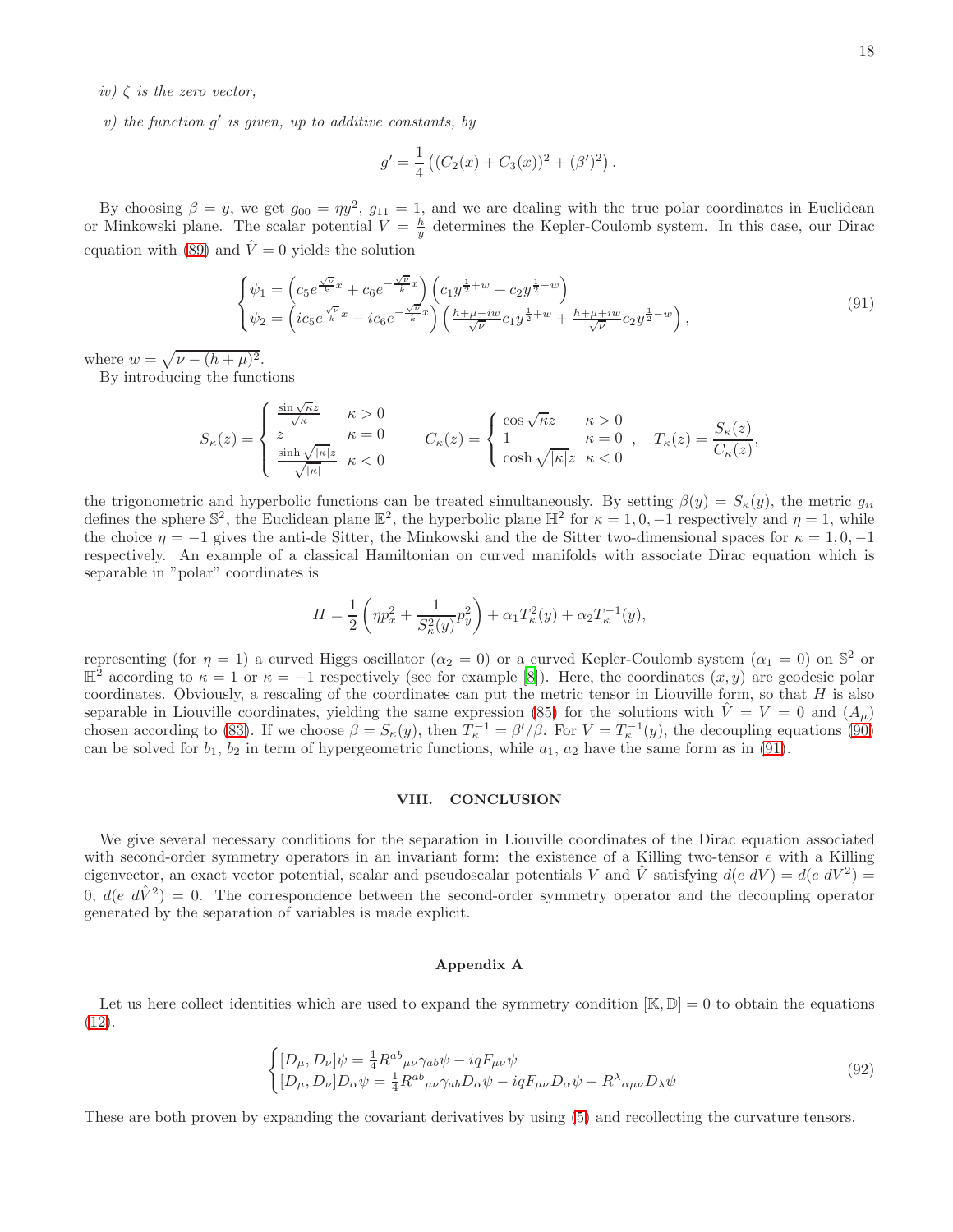We also have some Lemmas to expand the iterated covariant derivatives in the basis of symmetrized covariant derivatives.

$$
\begin{cases}\nD_a D_b \psi = D_{ab} \psi + \frac{1}{8} R^{ef}{}_{ab} \gamma_{ef} \psi - \frac{iq}{2} F_{ab} \psi \\
D_{ab} D_c \psi = D_{abc} \psi + \frac{1}{6} \nabla_{(a} R^{ef}{}_{b)c} \gamma_{ef} \psi + \frac{1}{4} \gamma_{ef} D_{(a} \psi R^{ef}{}_{b)c} - \frac{1}{3} R^e{}_{(ab)c} D_e \psi + \\
& - iq F_{c(a} D_{b)} \psi - \frac{2iq}{3} \nabla_{(a} F_{b)c} \psi \\
D_c D_{ab} \psi = D_{abc} \psi - \frac{1}{12} \nabla_{(a} R^{ef}{}_{b)c} \gamma_{ef} \psi - \frac{1}{4} \gamma_{ef} D_{(a} \psi R^{ef}{}_{b)c} + \frac{2}{3} R^e{}_{(ab)c} D_e \psi + \\
& - iq F_{c(a} D_{b)} \psi + \frac{iq}{3} \nabla_{(a} F_{b)c} \psi\n\end{cases}
$$
\n(93)

Here  $D_{abc}\psi = D_{(a}D_bD_c)\psi$  denotes the symmetrized triple covariant derivative. These are proven by using commutators of covariant derivatives written in terms of the curvature (See [\(92\)](#page-17-1)).

#### Appendix B

We shall here collect useful formulae to manipulate products of Dirac matrices in dimension  $m = 2$  in any signature  $η$ . Hereafter  $η$ , by abuse of language, denotes also the determinant of  $η<sub>ab</sub>$ .

$$
(\gamma)^2 = -\eta \mathbb{I} \qquad \gamma_c \gamma = -\gamma \gamma_c = \eta \epsilon_{ca} \gamma^a \qquad \gamma_a \gamma_b = \eta_{ab} \mathbb{I} + \epsilon_{ab} \gamma \tag{94}
$$

$$
[\gamma_{cd}, \gamma_a] = 4\eta_{a[d}\gamma_{c]}
$$
\n(95)

$$
[\gamma_{cd}, \gamma_{ab}] = 2\eta_{cb}\gamma_{ad} + 2\eta_{ac}\gamma_{db} - 2\eta_{db}\gamma_{ac} - 2\eta_{da}\gamma_{cb}
$$
\n(96)

# Appendix C

Le us review some identities about Killing vectors and tensors in dimension 2. Among other things they are used to simplify equations [\(35\)](#page-5-1).

Let us start by considering a vector  $\zeta^a$  which satisfies an equation of the form

$$
\nabla^{(a}\zeta^{b)} = \frac{1}{2}\Lambda^{\alpha\beta} \tag{97}
$$

for some symmetric tensor  $\Lambda^{\alpha\beta}$ . For  $\Lambda^{\alpha\beta} = 0$  this reproduce the Killing equation.

One can easily prove that

$$
2\nabla^{a}\nabla^{b}\zeta^{c} = R(\eta^{ac}\zeta^{b} - \eta^{ab}\zeta^{c}) + \nabla^{a}\Lambda^{bc} - \nabla^{c}\Lambda^{ab} + \nabla^{b}\Lambda^{ac}
$$
\n(98)

From this, one obtains by contraction

$$
\begin{cases} 2\nabla_a \nabla^a \zeta^c = -R\zeta^c + 2\nabla_a \Lambda^{ac} - \nabla^c \Lambda_a^{*a} \\ 2\nabla_a \nabla_b \zeta^c = R\zeta_b + \nabla_b \Lambda_a^{*a} \end{cases} \tag{99}
$$

Let us now consider a symmetric tensor  $e^{ab}$ . By expanding the commutator  $\epsilon_{dc}[\nabla_a, \nabla^d]e^{ac}$  one can show that

$$
\epsilon_{dc}\nabla_a\nabla^d e^{ac} = \epsilon_{dc}\nabla^d\nabla_a e^{ac} \tag{100}
$$

Let us now assume that  $e^{ab}$  is a Killing tensor. We have the following identities on second derivatives

$$
\epsilon_{dc}\nabla_a\nabla^d e^{ac} = 0
$$
  
\n
$$
\nabla_b\nabla^c e^{ab} - \nabla_b\nabla^b e^{ac} = 2\nabla_b\nabla^c e^{ab} + \nabla_b\nabla^a e^{cb}
$$
\n(101)

This last identity can be split into the symmetric and antisymmetric parts to obtain

<span id="page-18-0"></span>
$$
\nabla_b \nabla^{(c} e^{a)b} - \nabla_b \nabla^b e^{ac} = 3 \nabla^{(c} \nabla_b e^{a)b} + 3R(e^{ac} - \frac{1}{2} e^b{}_b^i \eta^{ac})
$$
  
\n
$$
\nabla_b \nabla^{[c} e^{a]b} = \nabla^{[c} \nabla_b e^{a]b}
$$
\n(102)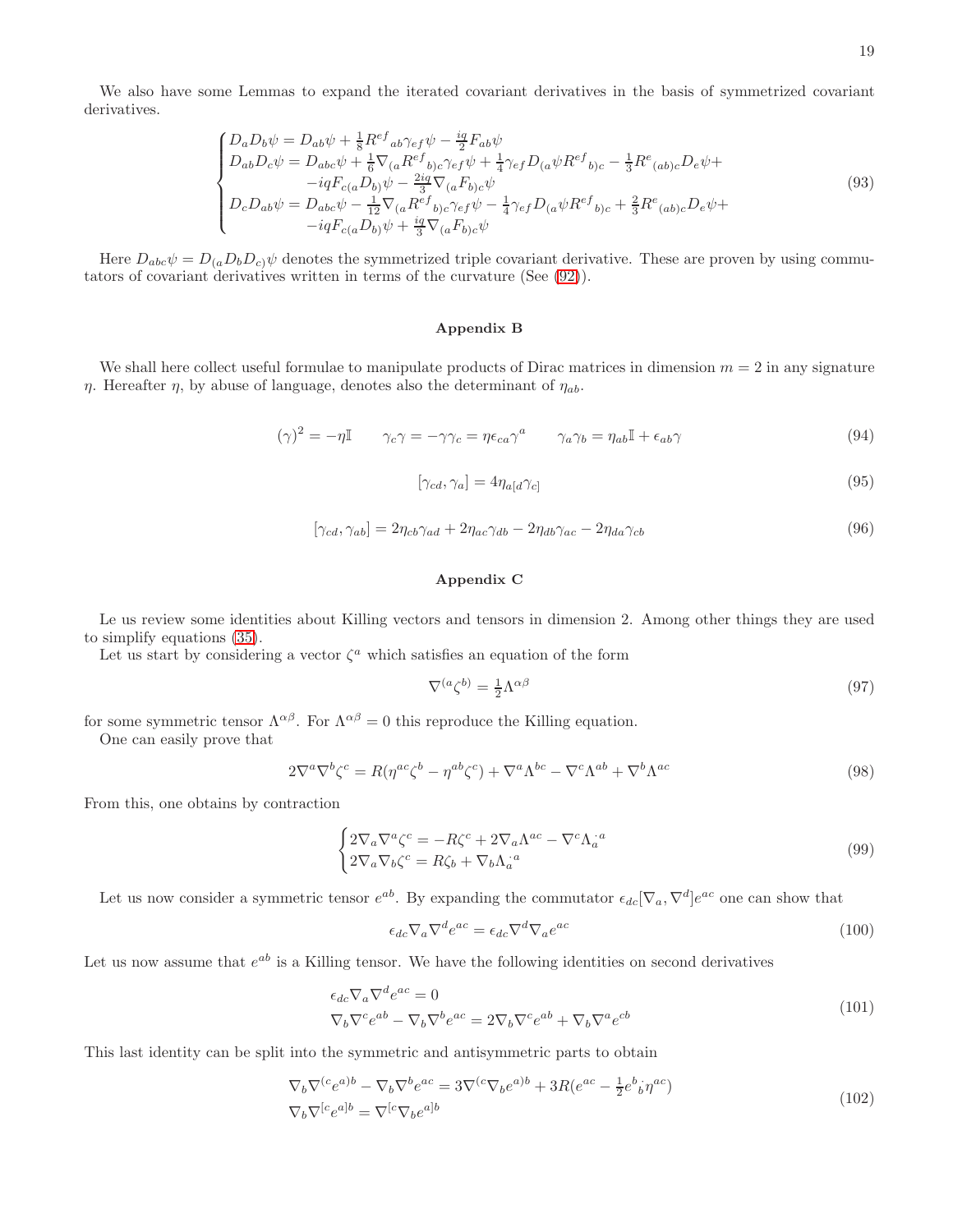#### Appendix D

We recall here the essentials of the geometric theory of the separation of variables for Hamilton-Jacobi, Helmholtz and Schrödinger equations. The results exposed here can be found in  $[3, 4, 6]$  $[3, 4, 6]$  $[3, 4, 6]$  $[3, 4, 6]$  and references therein. Given a natural Hamiltonian  $H = \frac{1}{2}g^{ij}p_ip_j + V(q^i)$  on a Riemannian or pseudo-Riemannian space of metric  $(g^{ij})$  and orthogonal coordinates  $(q^i)$ , the Hamilton-Jacobi equation associated with H has an additively separable solution in  $(q^i)$  if and only if the Levi-Civita equations hold

$$
p_i p_j \left(\frac{1}{2}S_{ij}(g^{kk})p_k^2 + S_{ij}(V)\right) = 0, \quad i \neq j,
$$

where the so-called Stäckel operator  $S_{ij}$  is defined by

$$
S_{ij}(A) = g^{ii}g^{jj}\partial_{ij}A - g^{ii}\partial_i g^{jj}\partial_j A - g^{jj}\partial_j g^{ii}\partial_i A = 0, \quad i \neq j,
$$

and no sum is made over repeated indices. This is equivalent to

$$
S_{ij}(g^{kk}) = 0, \quad S_{ij}(V) = 0,
$$

the last equation, sometimes called "Bertrand-Darboux equation", is equivalent to  $V = g^{ii} \phi_i(q^i)$ , where each  $\phi_i(q^i)$  is any function of  $q^i$  only, V is then called a "Stäckel multiplier". It is possible to prove [\[3\]](#page-19-2) that Levi-Civita equations are the integrability conditions of the Eisenhart equations

$$
g^{jj}\partial_i \rho_j = (\rho_i - \rho_j)\partial_i \ln g^{jj}, \quad i, j \, n.s.
$$

where  $(\rho_i)$  are the pointwise distinct eigenvalues of a symmetric Killing two-tensor e, whose eigenvectors are orthogonal to the coordinate hypersurfaces, and therefore  $e^{ij} = \delta^{ij} \rho_i g^{ii}$ . This establishes a correspondence between Killing twotensors with pointwise distinct eigenvalues and normal (i.e. surface-forming) eigenvectors and orthogonal coordinates separating additively the integrals of the Hamilton Jacobi equation of  $H$ . A symmetric Killing 2-tensor  $e$  with distinct eigenvalues and normal eigenvectors (or eigenforms) characterizes completely an orthogonal separable coordinate system and is called "characteristic". This is true even when some of the eigenvalues of  $e$  are complex (and, since  $e$ is real, exist in complex conjugate pairs) [\[19](#page-20-21)]. The introduction of a characteristic Killing tensor allows one to write the equations  $S_{ij}(V) = 0$  in the equivalent invariant form

$$
d(e\ dV)=0,
$$

where d is the exterior derivative.

The same characterization holds for the orthogonal coordinates separating multiplicatively the Helmholtz or Schrödinger equations determined by the Laplacian of  $(g^{ij})$  and by the scalar potential V [\[4](#page-20-4)]. In this case, the separation of these equation is possible if and only if the corresponding Hamilton-Jacobi equation is additively separable and the additional Robertson condition holds. It is possible to prove that the Robertson condition is equivalent to the diagonalization of the Ricci tensor in the orthogonal coordinates separating the geodesic Hamilton-Jacobi equation [\[4\]](#page-20-4). It is easy to show that in two-dimensional Liouville coordinates and in the "polar" coordinates considered in the article the Ricci tensor is always diagonalized, then that the Robertson condition holds.

### Acknowledgements

The authors wish to thank their reciprocal institutions, the Dipartimento di Matematica, Università di Torino and the Department of Applied Mathematics, University of Waterloo for hospitality during which parts of this paper were written. The research was supported in part by a Discovery Grant from the Natural Sciences and Engineering Reasearch Council of Canada and by a Senior Visiting Professorships of the Gruppo Nazionale di Fisica Matematica - GNFM-INdAM (RGM).

<span id="page-19-1"></span><sup>[1]</sup> Andrushkevich E. I., Shishkin G.V., Teoreticheskaya i Matematicheskaya Fizika, Vol 70 N 2 pp 289-302, February, 1987

<span id="page-19-0"></span><sup>[2]</sup> Bagrov V G and Gitman D M 1990 Exact Solutions of Relativistic Wave Equations, Boston, Kluwer

<span id="page-19-2"></span><sup>[3]</sup> Benenti S., J. Math. Phys. 38, 6578 (1997)